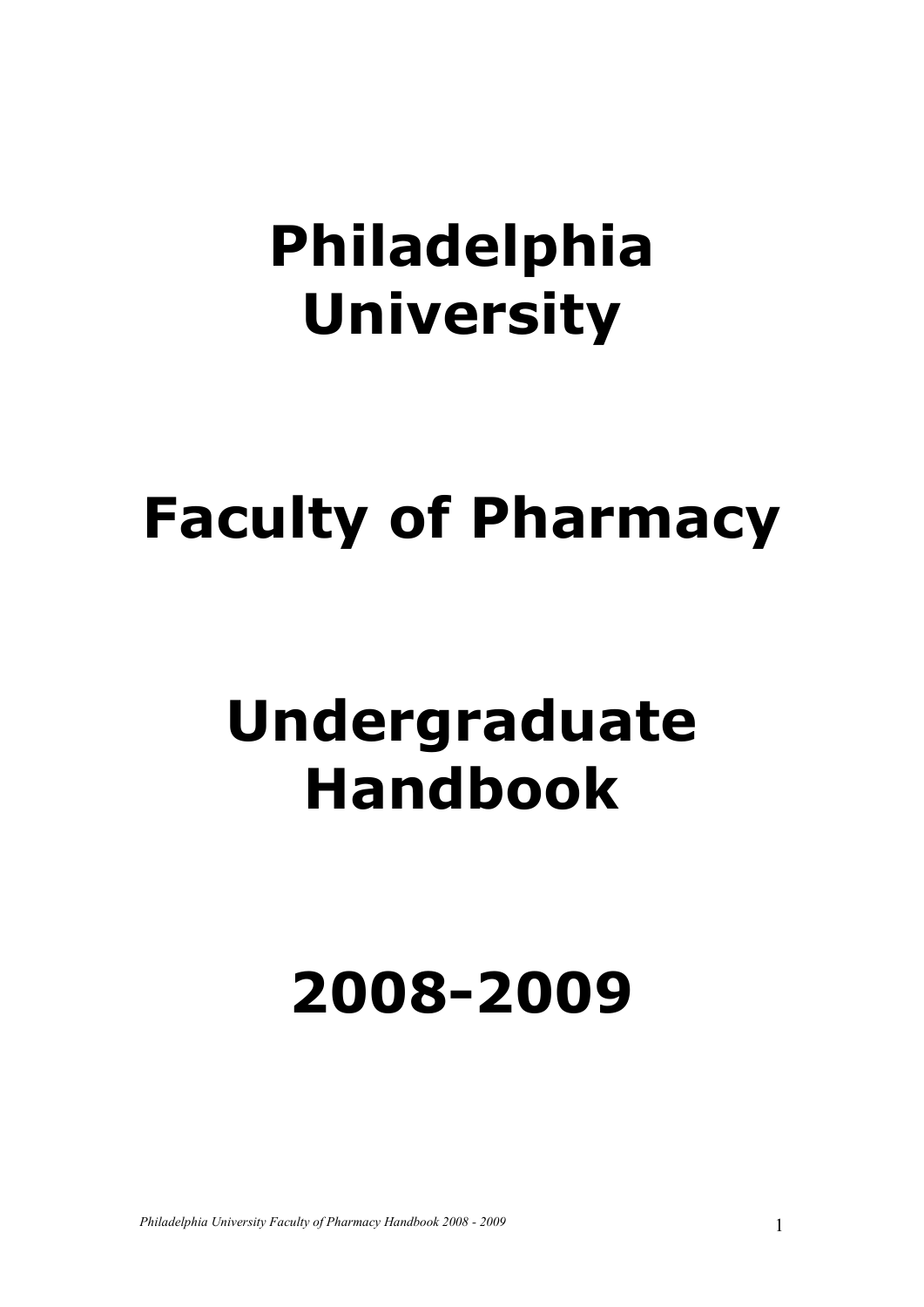## **Content**

| · Extracurricular Activities | 9 |
|------------------------------|---|
|                              |   |
|                              |   |
|                              |   |
|                              |   |
|                              |   |
|                              |   |
|                              |   |
|                              |   |
|                              |   |
|                              |   |
|                              |   |
|                              |   |
|                              |   |
|                              |   |
|                              |   |
|                              |   |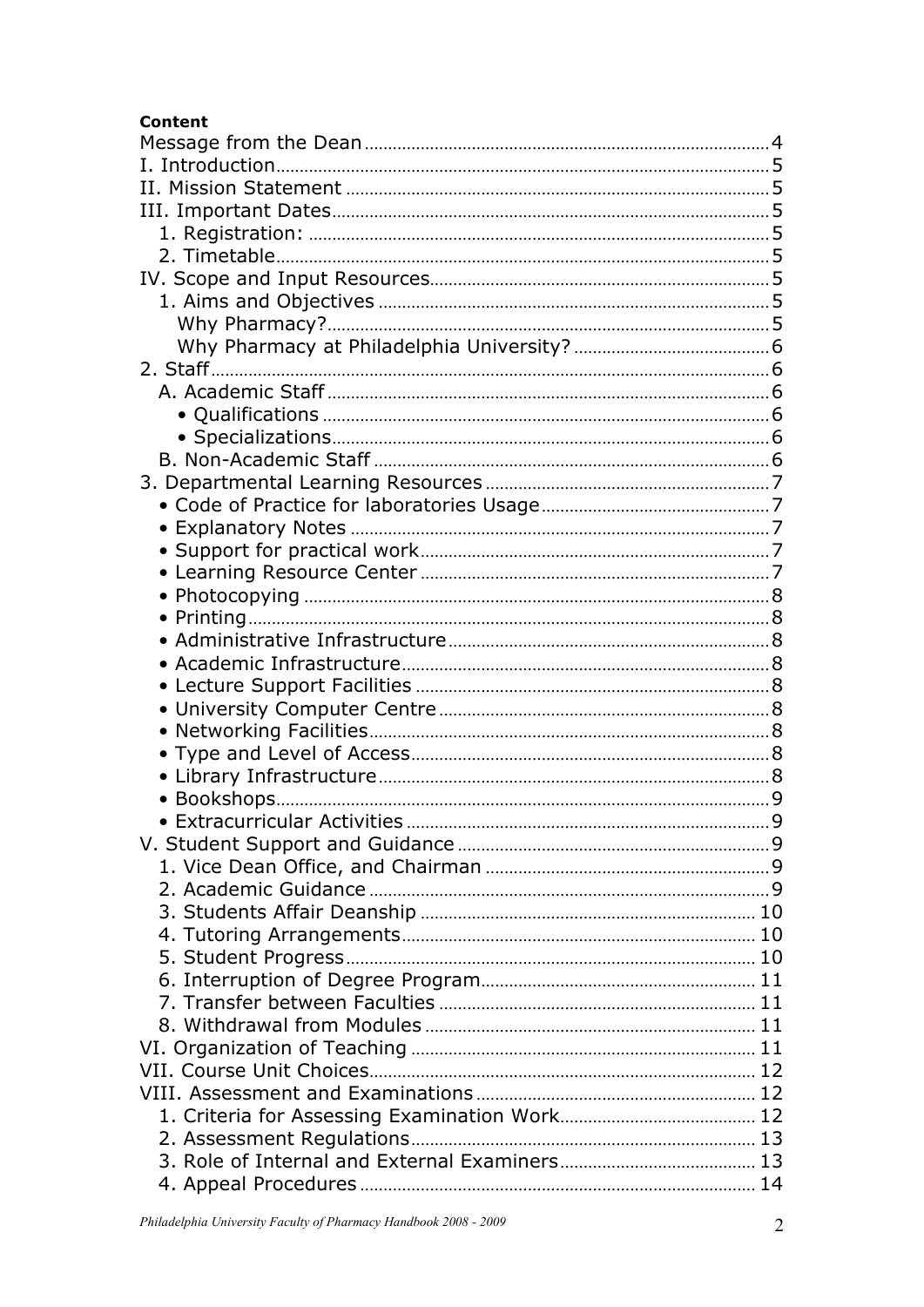| XII. Curriculum Design, Content and Organization  16 |  |
|------------------------------------------------------|--|
|                                                      |  |
|                                                      |  |
|                                                      |  |
|                                                      |  |
|                                                      |  |
|                                                      |  |
|                                                      |  |
|                                                      |  |
|                                                      |  |
|                                                      |  |
|                                                      |  |
|                                                      |  |
|                                                      |  |
|                                                      |  |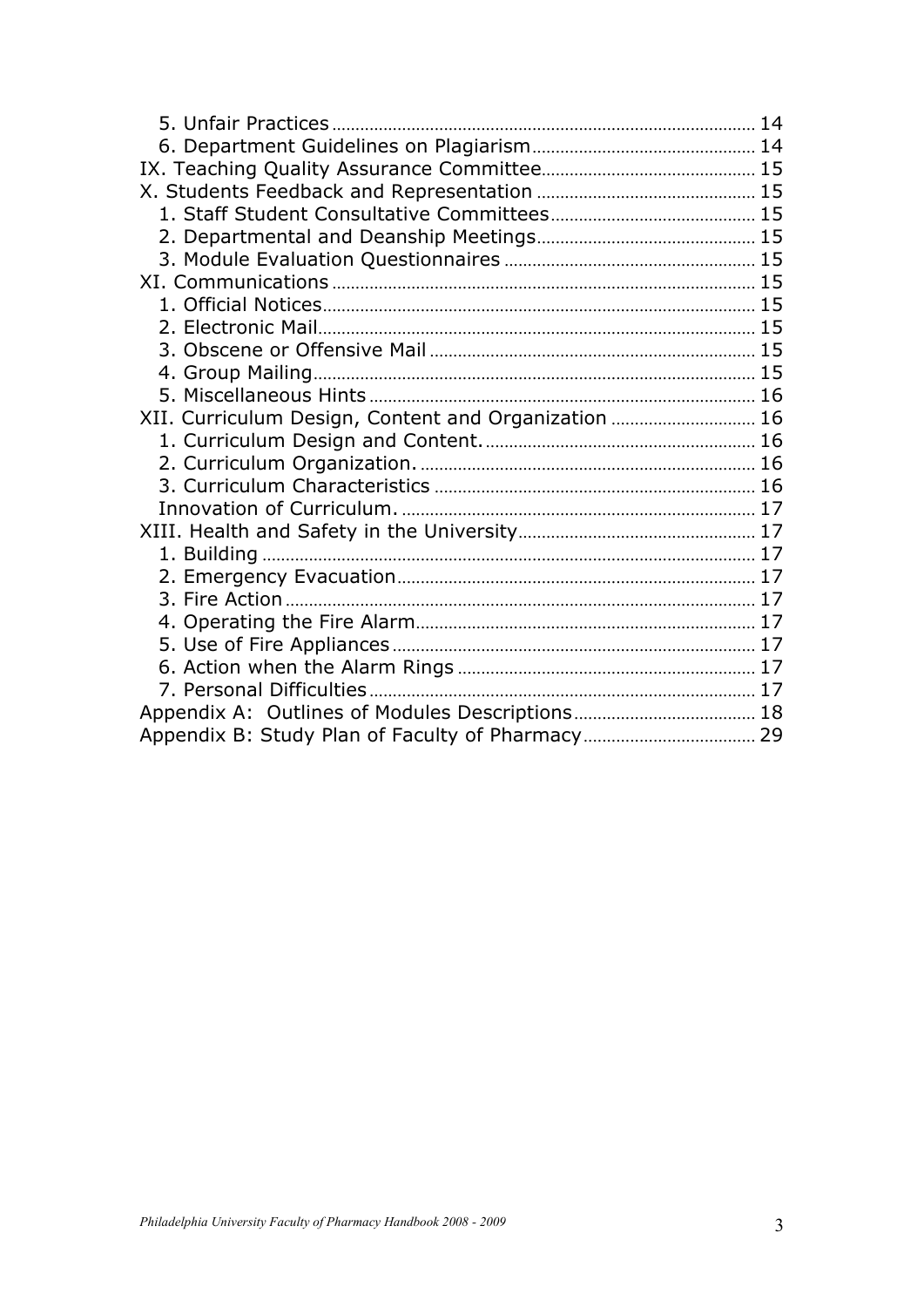#### **Message from the Dean**

Welcome to the Faculty of Pharmacy at Philadelphia University. The Faculty of Pharmacy offers courses leading to the Bachelor degree of Pharmacy after successful compilation of 160 credit hours, and it is my distinct pleasure to introduce you to the Pharmacy Profession. Pharmacy is the health care profession responsible for dispensing medicines, educating patients about their medications and working with clinicians to promote the effective use of drugs. With the unprecedented advances in drug discovery, together with the exciting new interdisciplinary approaches to scientific discovery, it is sometimes difficult to predict the future of pharmacy in the 21st century. One thing is certain, however - there has never been a more dynamic and exciting time for Pharmacy.

Health care and educational systems are perhaps the best expressions of social organization. As you contemplate the practice of a profession, we ask that you remain cognizant of a collective human interdependence. Recognize that your progress depends upon a broader social context, that while you contribute to your own well being, you also contribute to a larger social environment. Your education, in addition to giving you intellectual satisfaction, can provide a solid economic future. Always hold on to your capacity for imagination and desire for inquiry. Exercise your capacity for critical thinking. Capture your own thoughts and feelings, and then use your educational experience to crystallize them.

The Faculty's goal is to provide comprehensive professional instruction, preparing graduates who display concern for human health and possess an emphasis on moral values and services. We strive to be among the very best in the country in our program within the Faculty. The driving force behind our faculty is our commitment to developing new programs and presenting educational opportunities that reflect Jordan's unique multiculturalism. Our diverse student body is embraced by our faculty, who not only serve as professors but also as mentors and friends. Our relatively small class sizes foster friendship and bonding of students who learn to work together as a team.

The website is designed to introduce you to our program mission, vision, educational philosophy, curriculum, faculty and staff, student services, and to events occurring within our Faculty. You will also find current information on admissions, accreditation and other relevant topics.

Finally, on behalf of the faculty, staff and students of the Philadelphia University Faculty of Pharmacy, welcome to the home page of the Faculty. When it comes to pharmacy, Philadelphia University Faculty of Pharmacy is the place to be.

Sincerely, Dr. Adi I. Arida Dean of Pharmacy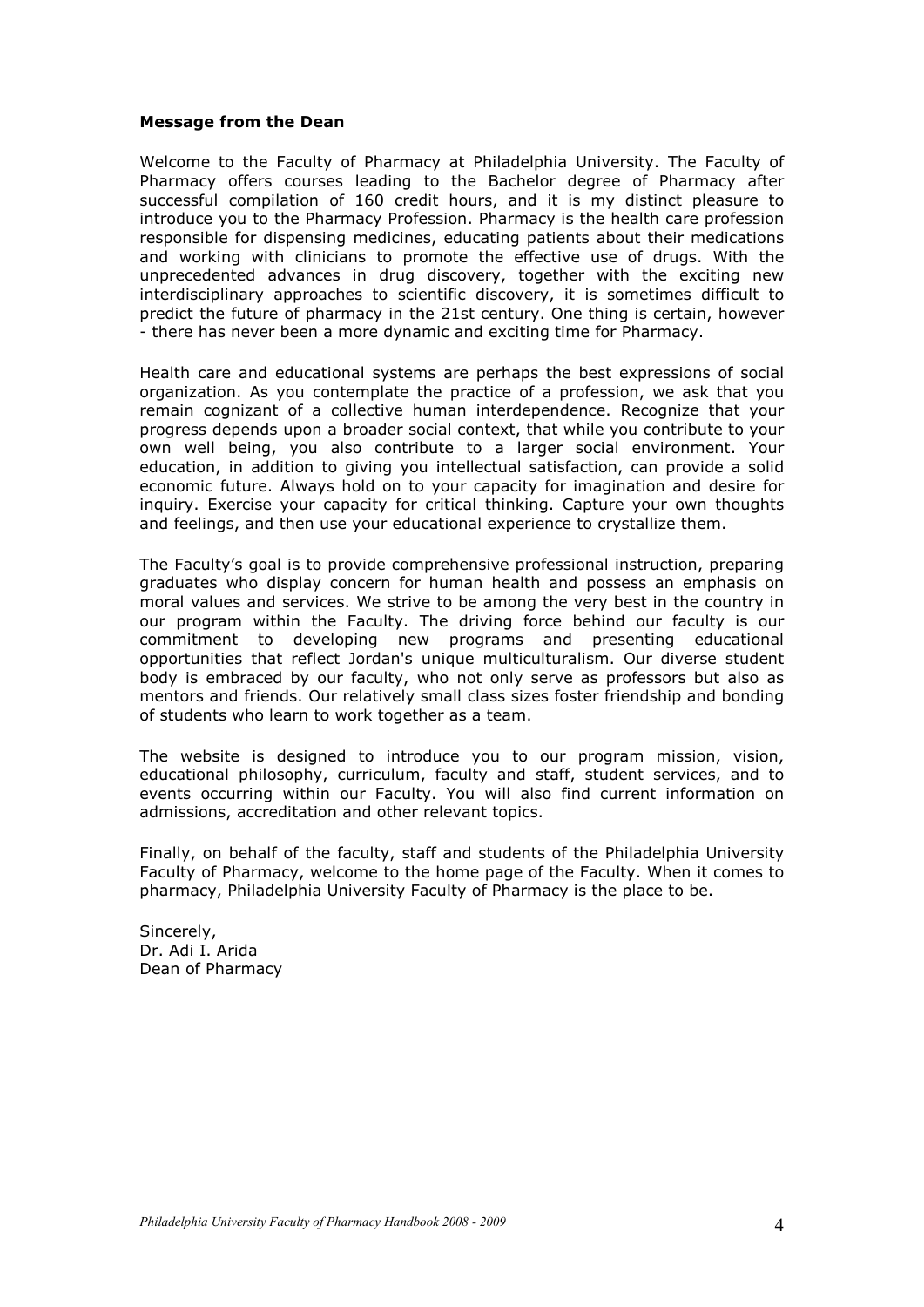## **I. Introduction**

This handbook contains important information for students undertaking B.Pharm Degree at Philadelphia University. This handbook is also available on the web site of Pharmacy at http://www.philadelphia.edu.jo/pharmacy.asp

This handbook interprets the regulations and your tutors can give the students more advices.

#### **II. Mission Statement**

The mission of the faculty of Pharmacy is derived from Philadelphia University's mission. Philadelphia University Faculty of Pharmacy prepares men and women in their professional disciplines with an emphasis on moral values and service in order to develop competent graduates who demonstrate concern for human health. This mission is fulfilled by a broad based, scientifically strong education in Pharmacy, which enables you both to enter all areas of your profession on graduation and to adapt to changes that may occur during your professional life. By the end of the programme you will be conversant with the wide range of topics relating to Pharmacy, be able to communicate effectively and be able to appreciate the professional and social role of the pharmacist. The faculty tries to foster a learning environment enhanced by faculty who encourage leadership, self-determination, self-respect, promotion of justice, and compassion in students. This is dependent on a sound scientific knowledge base, well developed expertise, critical thinking capabilities, moral reasoning, and communication skills. The School strives to instill these qualities in its students.

#### **III. Important Dates**

#### *1. Registration:*

Admission criteria are issued by the Higher Education Council, which governs all private universities; minimum of 80% in the high school score. University registration must be completed at the time specified in the introductory timetable. Returning students must also register in the times specified during introductory week.

## *2. Timetable*

Lectures timetable is published separately from this book. Whilst every attempt is made to timetable reasonable combinations of course units (modules), various constraints make some combinations and outside options impossible. If you have a timetable problem, please consult your personal tutor in the first instance. However, following the academic consultation with your Faculty advisor will limit all these constrains, if at all.

#### **IV. Scope and Input Resources**

#### *1. Aims and Objectives*

#### **Why Pharmacy?**

- A satisfying and varied career
- Many different career paths with flexibility to change
- A competitive salary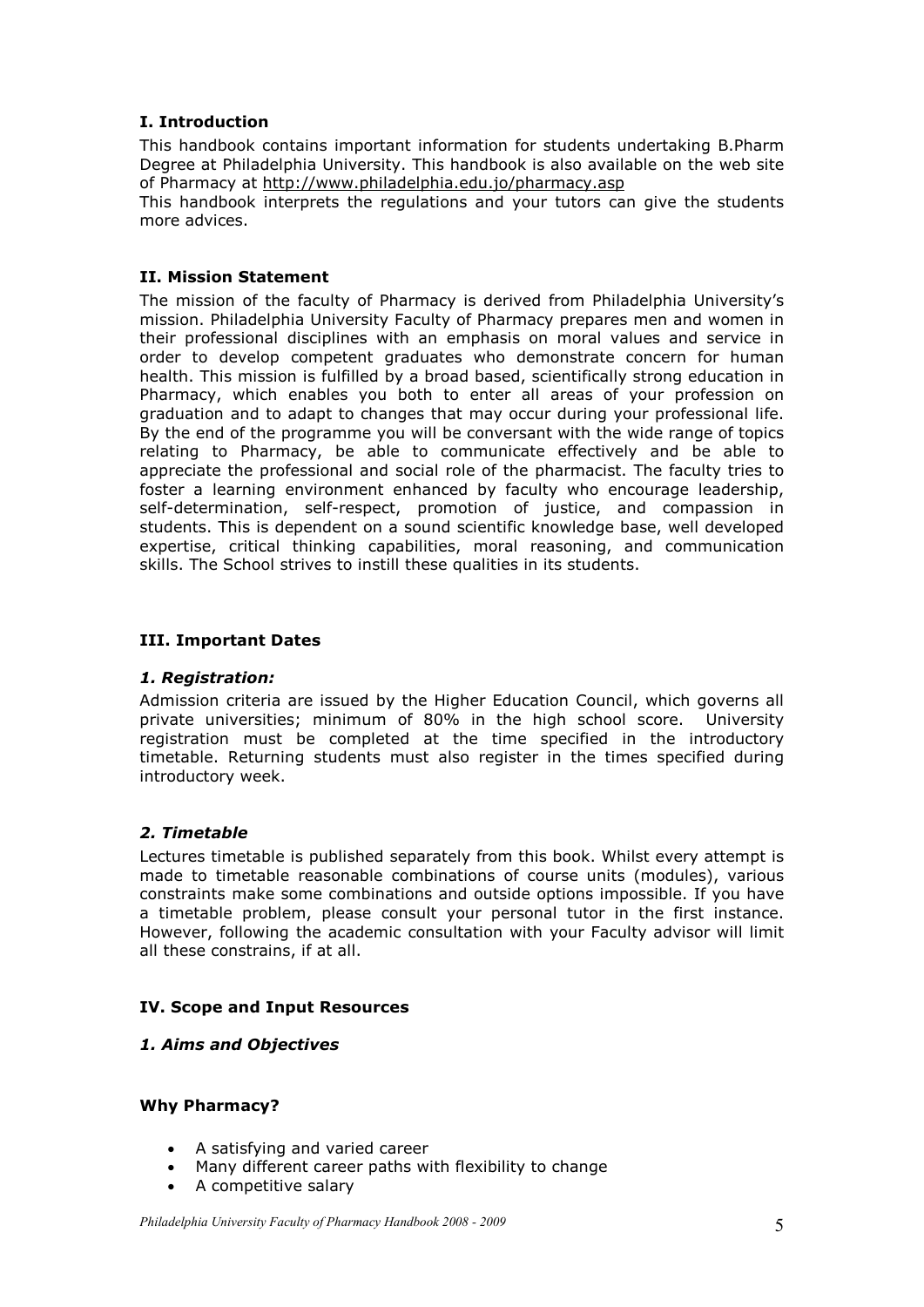- The chance to use a broad knowledge of science
- A choice of working environments and geographical locations
- The opportunity to meet people from all walks of life

The pharmacist is an expert in medicines. A pharmacist can be involved in any aspect of the preparation and use of medicines, from the discovery of their active ingredients to their use by patients. Pharmacists also monitor the effects of medicines, both for patient care and for research purposes. So a pharmacist has many career options, including community pharmacy, hospital pharmacy, industrial pharmacy, and academia.

The broad scientific base that a pharmacy degree offers also provides many other opportunities e.g. medical writing, journalism, food industry, cosmetic industry, consulting roles.......

## **Why Pharmacy at Philadelphia University?**

Overall, your experience with us in Pharmacy will provide you with:

- Excellent teaching by academic staff regarded as of the highest calibre in both research and teaching.
- Unsurpassed professional and career prospects.
- Access to a vibrant social life in this exciting area.
- Access to the surrounding countryside.

Our undergraduate B.Sc. of Pharmacy degree is fully accredited by Jordan Pharmaceutical Association.

#### **2. Staff**

#### *A. Academic Staff*

#### **• Qualifications**

The academic staff members are divided into two categories: full-time and parttime. The number of full-time staff members is 20, while the number of part-time staff depends upon the number of students and the needs of the Department. The academic staff members, who are between 27 and 70 years of age, have relatively adequate experience ranging from 1 year to 35 years.

#### **• Specializations**

Full-time as well as part-time teaching staff members have various specialisations that can be divided into two categories (Pharmaceutical Sciences, and Clinical Sciences).

#### *B. Non-Academic Staff*

Besides the academic staff, the Department has 12 other full-time members who hold a B.Sc. degree in Pharmacy. This staff member has good working experience and some of them have been appointed from Philadelphia University graduates who hold bachelor degrees with Grade "Excellent" or "Very Good". All of the non-academic staff members are qualified as laboratory tutors and assist lecturers in the laboratory hours. In addition, some of them are responsible for maintenance of instruments in the laboratories.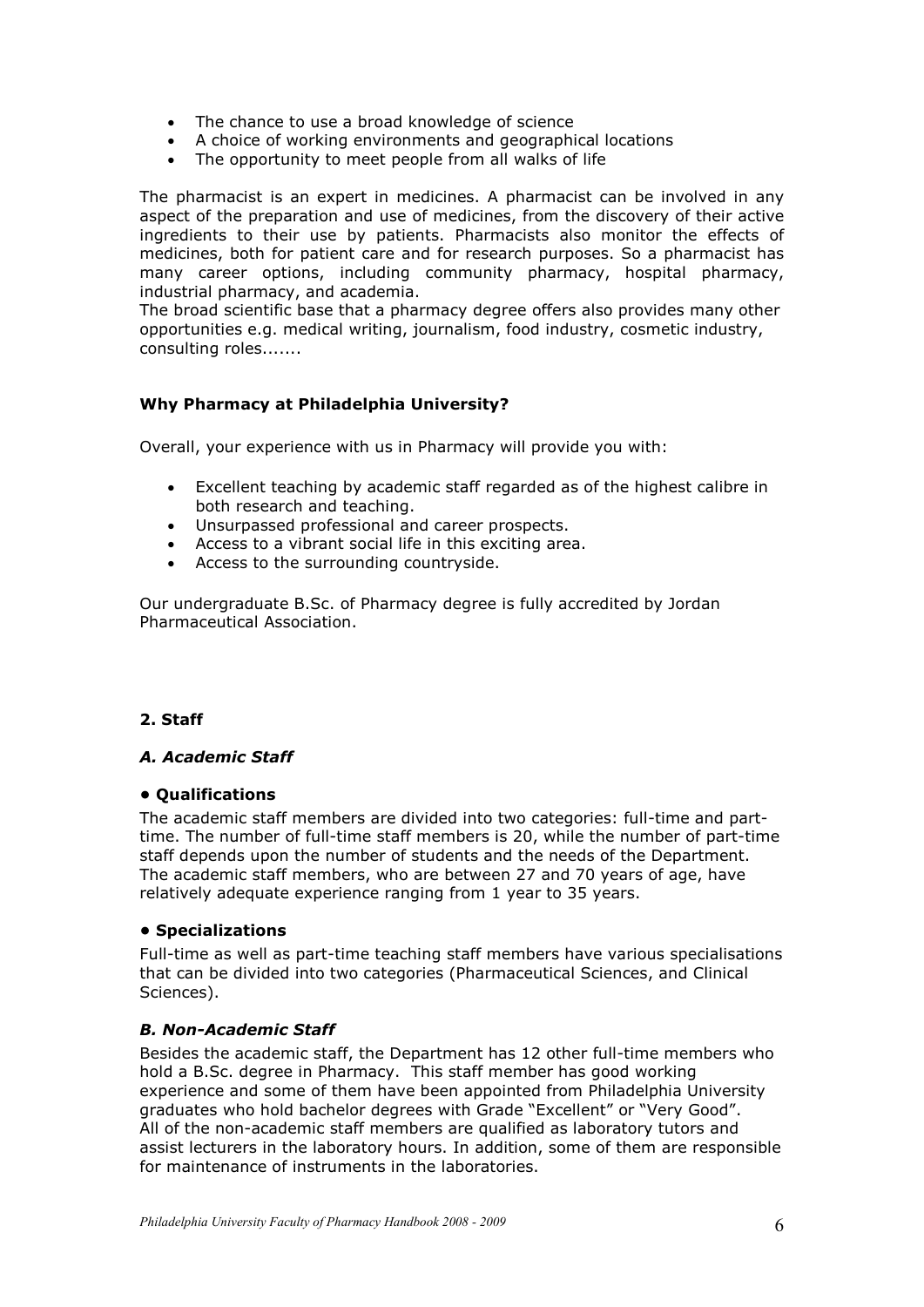#### **3. Departmental Learning Resources**

#### *• Code of Practice for laboratories Usage*

At registration, you will be required to assent to the following faculty code of behavior, which relates to the responsible use of laboratory equipments. Misuse of the facilities is regarded as serious disciplinary offences.

This code of practice is supplementary to University regulations concerning the use of equipment to which you are required to assent at Registration.

1. Every student is allocated one bench in every laboratory session.

2. You must not deliberately hinder or annoy other bench users.

3. You must not use machines belonging to the faculty for commercial purposes without the prior written permission of the Head of Department. You must not sell the results of any work you do using Departmental facilities without the prior written permission of the Head of Department.

4. You must not write or knowingly store, on machines belonging to the Department, software that, if executed, could hinder or annoy other users, except with the prior written permission of the Head of Department.

5. You must not make an unauthorized copy, in any form, of copyright software or data.

6. You must follow all rules, regulations and guidelines imposed by the Faculty of Pharmacy and the University in addition to the Department's Code of Practice.

#### *• Explanatory Notes*

The following notes indicate ways in which the Code of Practice applies to undergraduates for use of laboratories. It is not intended to be a complete list of possible abuses of the instruments. Each note refers to the corresponding paragraph above.

1. This will be interpreted very broadly. It includes

- Tampering with another user's data.
- Tampering with another user's procedure.

• Setting up products which persist after you go out of lab. and annoy subsequent users of the instrument/equipments.

- Writing of offensive messages.
- Abuse of the e-mail system or the university web forum.

2. Clearly, the Head of Department would have to be convinced that any such use of the materials would not conflict with their primary purpose.

3. Note that this does not prevent your taking copies of your laboratory work home, or making copies of non-copyright material. If in doubt, please ask.

4. Personal information includes names, addresses, mailing lists, etc. You should contact the Data Protection Officer at the Faculty of IT , Mr. Tarek Hassan, if you need to store such information on computers.

5. You have agreed to abide by the University and Faculty rules when you registered.

Please direct queries concerning the code of practice to Department Chair.

#### *• Support for practical work*

The Faculty has excellent facilities and undergraduate students are allowed to use the facilities provided in the buildings of the Faculty of Pharmacy. Whenever the buildings are open between 8.00 a.m. and 4.00 p.m.

#### *• Learning Resource Center*

Photocopy facilities are available in the Bookshop in the floor 400 at the building of Pharmacy. Reference copies of textbooks are available for consultation. Copies of previous weeks' tutorial solutions are also available. The resource center holds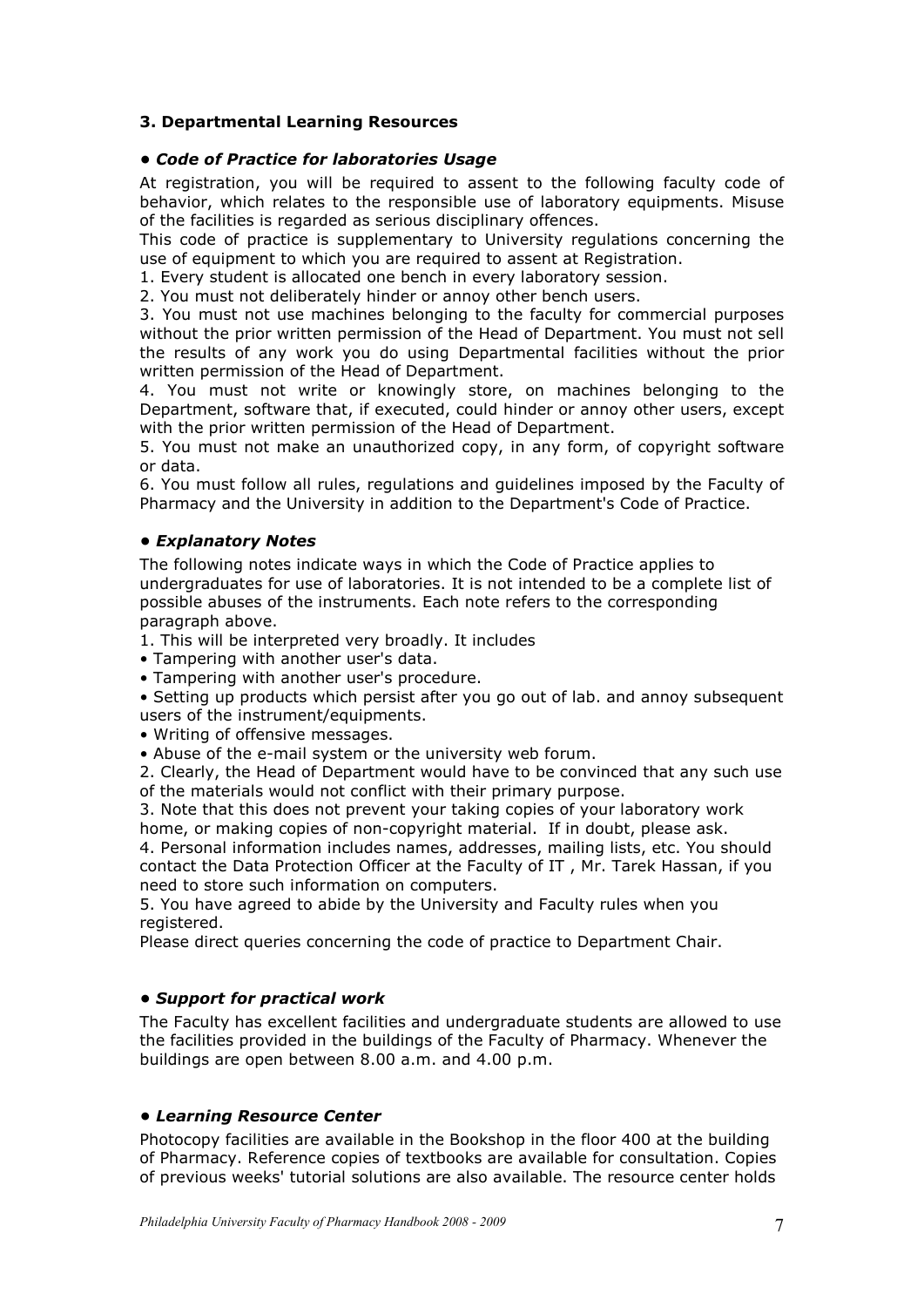non-loan copies of undergraduate textbooks. Lending copies of textbooks are available in the University Library.

#### *• Photocopying*

Out of the library, photocopy may be done at different Bookshops, on an affordable cost.

#### *• Printing*

You can take printout (free of charge) in any lab of the Department. Each lab contains at least one printer for this purpose.

#### *• Administrative Infrastructure*

It is composed of five offices (Dean, Dean Secretary, Department's Chair, Department Secretary and Meeting Room).

#### *• Academic Infrastructure*

It is composed of

- 6 classrooms (5502, 5503, 5610, 5611, 5613, and 5614) plus some other classrooms shared with other faculties (21009) and one lecture.

- 15 laboratories.
- 1 Learning Resource Center that contains computers, textbooks and related reference books and journals.
- 9 staff offices where each staff member is supplied with a PC.
- 1 room for staff meeting

#### *• Lecture Support Facilities*

In the Faculty, there are 6 overhead projectors and 1 data show used to support modules and seminars presentations.

#### *• University Computer Centre*

This centre provides the Department with training and maintenance facilities.

#### *• Networking Facilities*

*Ethernet:* The PCs in each office/laboratory are connected to an Ethernet platform 10/100 Mbps.

**Intranet:** All computing facilities of the University are connected to a Gigabit Intranet backbone.

**Internet:** The University is connected to the Internet by 6 Mbps lines.

#### *• Type and Level of Access*

For communication, computing, or information searching, the faculty provides free access to networking facilities at any time for the staff and the students.

#### *• Library Infrastructure*

This structure includes the University Main Library, which it provides students and staff members with the required recent text and references books, journals, and CD ROMs. According to its collaboration and co-ordination program, it has relations with more than 120 universities and scientific organisations. It opens from 8.00 a.m. to 7.00 p.m.. It includes:

- *Conventional Library***,** which contains books and journals. The books room contains more than 1000 different English titles in pharmacy, where more than 50% are edited in years 2004 - 2007.

The room of journals contains 10 computing journals that are useful for research and teaching.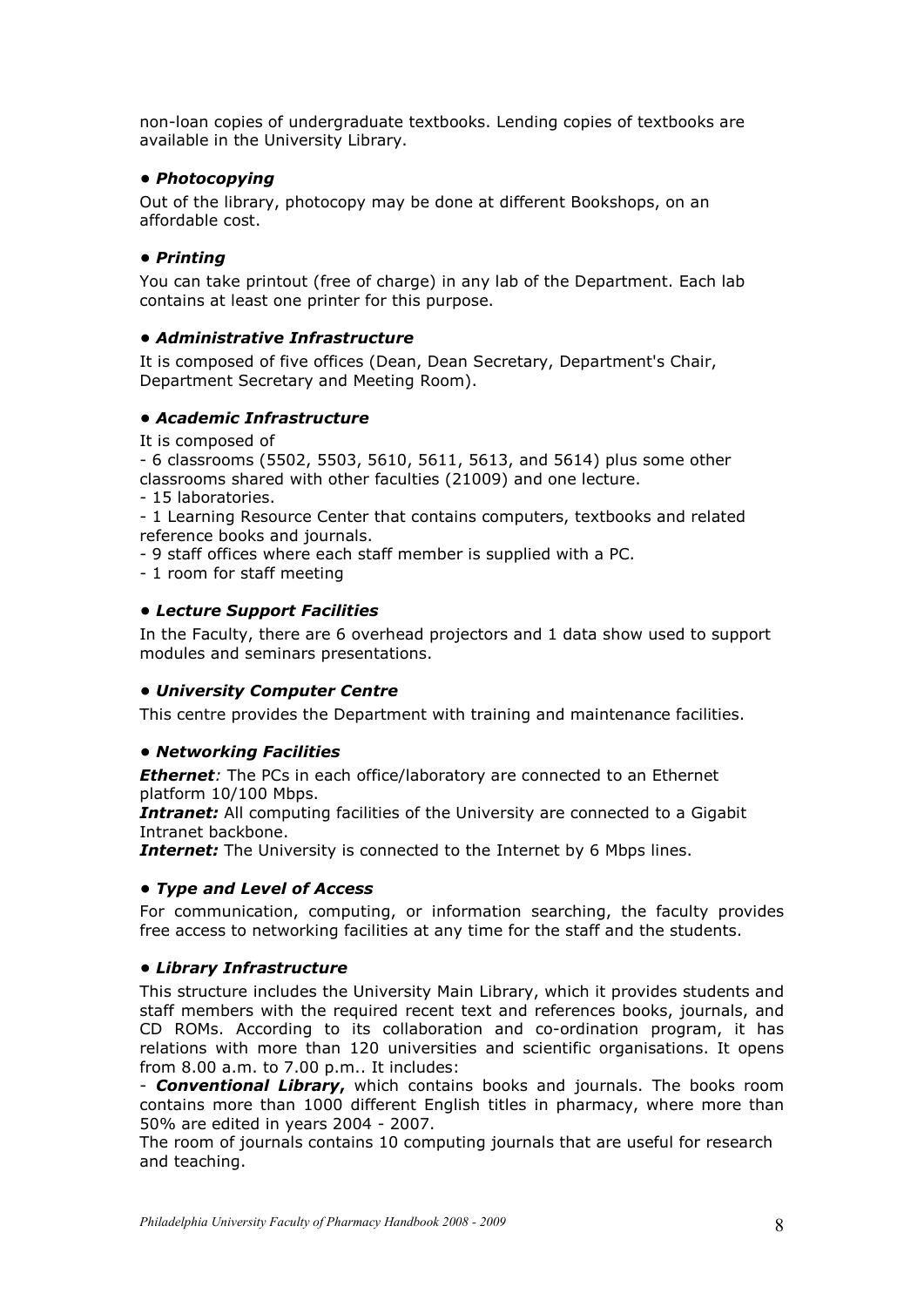- *Electronic Library***,** which contains CD ROMs for the taught programming languages and module support tools. It is connected to approximately 500 universities electronic libraries via the World University Library that is endorsed by the United Nation University. The World University Library has four databases that contain more than 3300 periodicals available online. The online resources in the electronic library include sites that list more than 40000 online books and access to online libraries and encyclopaedias and other databases on the Internet.

- *Internet Access Service,* available in a room containing 10 PCs.

#### *• Bookshops*

Contain books, exercises with solutions, solutions to previous examinations and so on.

#### *• Extracurricular Activities*

The University provides some entertainment for the students to enrich their talents in their free time.

This includes

- **A Deanship of Student Affairs** that organizes the social, cultural, and sport activities for the students in the University. It has also an alumnae office that keeps track of the graduate's information and news.

- Several spaces for different sports.
- Several spaces for cultural activities.
- Several common rooms for meetings, snacks, and cafeterias.
- Three Internet cafes with PCs.
- One Students Club.

#### **V. Student Support and Guidance**

#### *1. Vice Dean Office, and Chairman*

The Vice Dean Office, and the Chairman offices is mainly for general students advisory services. It deals also with all routine undergraduate enquiries. Problems, which cannot be dealt with by the Vice Dean, will be referred to the Dean.

## *2. Academic Guidance*

All new students should have academic (personal) advisors. The new students are grouped into 30-35 students groups and each group is assigned to an academic staff member who is their academic tutor. The students remain with the same advisir/tutor till their graduation. The tutor deals with all routine undergraduate inquiries, advises for academic registration at the beginning of each semester, and any other raised problems. However, problems, which cannot be dealt with by the tutor, will be referred to the head of the Department, the Dean of the Faculty, or to an appropriate member of academic staff. The academic guidance is available on specified dates in the terms, and any advisory service offered by the Vice Dean or the department chairman is available daily to all students in the relevant Department.

The advisory service offers advice on departmental and University matters and helps with anything that concerns you, whether in your studies, in the Department, in the University or in your life outside the university. Each of the staff in these offices is available with knowledge of the Department and University and who is willing to listen and help with whatever you bring. Note that

• All visits to the advisory service offices are strictly confidential.

• If you have difficulties with material on particular course units you should normally first approach your tutors. You may also consult your tutors on matters that are more general.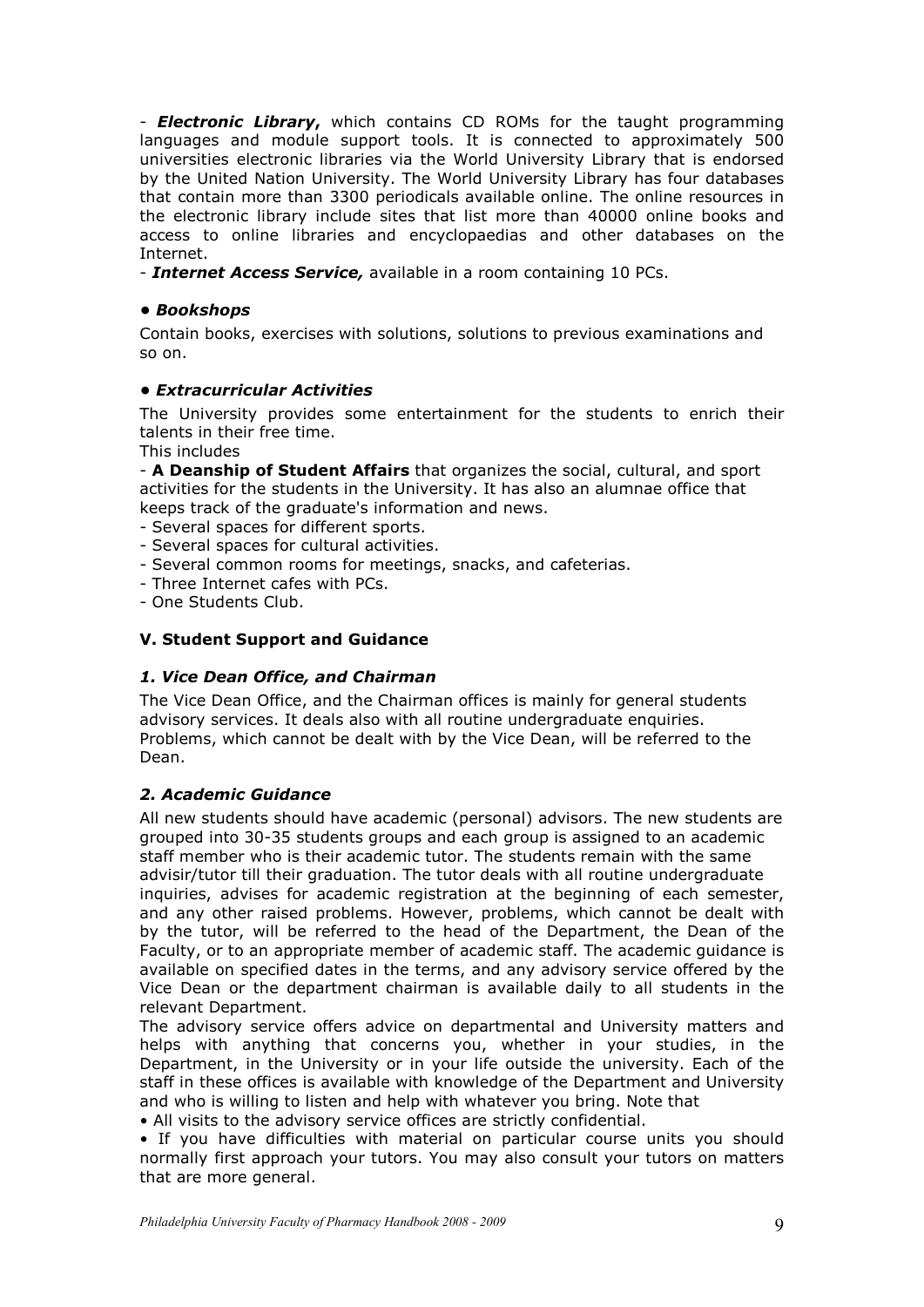• If you have health problems, you are welcome to consult an advisor in the Department but may prefer to go directly to your doctor or to the University Clinic.

Feel free to make use of these services at any time on any matter.

#### *3. Students Affair Deanship*

Confidential, individual counseling on any matter affecting personal well-being or effectiveness is available at the Philadelphia University Students Affair Deanship. The Deanship sees well over a hundred students a year and gives expert advice on problems such as low motivation, personal decision making, relationships, and anxiety and family difficulties. People there, are willing to help in finding fresh ways of coping with the emotional and personal aspects of problems and seeks to do so in a collaborative, straightforward and empowering way with the individual concerned. Advice is available concerning referral to other services, helping others and dealing with common student problems such as exam anxiety.

The Deanship is open from 8.00 AM to 4.00 PM, from Sunday to Thursday throughout the year and appointments can be made by calling into the office of the Dean of Students affairs. All inquiries will be treated confidentially.

#### *4. Tutoring Arrangements*

Some of your course units will have tutorials, where you can discuss topics on a course unit and run through exercises. Usually, the lecturer of the course unit runs the tutorial. There will be an opportunity for you to ask questions on matters you do not understand.

As you have a personal tutor from the beginning of your University life, your tutor is here to help you in your way through University life. He/she will watch your progress and offer help and advice wherever necessary. If you get into difficulties, you should contact your personal tutor at the earliest possible opportunity. Do not let things slide until it is difficult to retrieve the situation, especially if you are getting behind with your work. Your personal tutor will also advise on your choice of course units, on departmental or University procedures and will provide references for jobs and other purposes.

Course lecturers are always available to discuss questions or problems with the course unit material. Each lecturer fixes at least five office hours on his timetable, which is fixed on his office door. You can call at these hours.. It is important that any matter that affects your ability to work is notified to the Department through your personal tutor, through the Vice Dean or otherwise. The following are examples of matters that may affect your work: illness, personal or family difficulties (including illness in the family) or financial problems. In assessing your performance, the Department has a policy of trying to compensate for difficulties you have encountered whilst studying. We can only do this if we are notified of difficulties and have some idea of their extent.

#### *5. Student Progress*

*Work and Attendance.* The University regulations governing the Work and Attendance of students are given in the Student Guide. Full attendance is required at all lectures, laboratories, and any tutorials, which may be scheduled. Completed laboratory work should be handed in on time. Attendance at laboratories and at many lectures is monitored and attendance registers kept. Please note that the expectation is that students will be required to undertake approximately thirty six hours per week of study i.e. an average of two hours private study will be required for every scheduled hour of lectures, laboratories etc. and some students may require much more time than this.

Absence for holidays is not permitted in term-time. The experience of the Department confirms that lack of attendance leads to study problems and any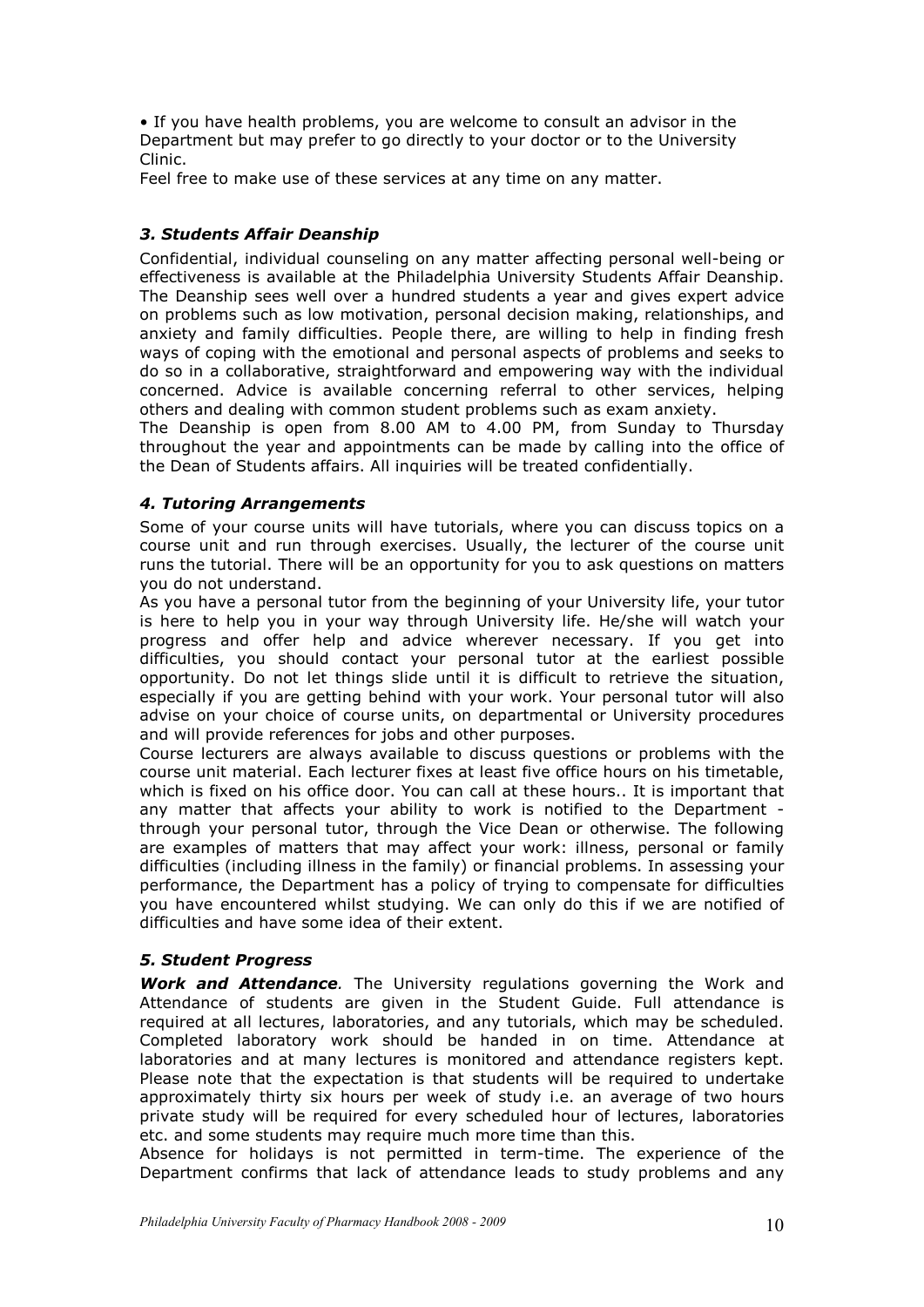student with problems should consult his/her subject tutors or personal tutor. In addition, failure to attend can result ultimately in refusal by the University to allow a student to sit in the degree examinations. The duty of the lecturer is to keep continuous review of the work and attendance of the students with whom he is concerned. If the rate of student absences, in a course unit, is greater than 15% (or 20% for student representing the University in sportive or cultural activities) of the completely accredited hours and the student has no acceptable justification, then this student is excluded from that course unit. If the Dean of the faculty accepts the justifications of absence, then this student is mentioned as *withdrawn* without refunding the registration fees*.* A formal process is defined to tackle the problem of any student whose work and attendance appear unsatisfactory. Direct approaches by lecturer to solve the problem are as follows: He may choose to issue an "informal" warning, which has a precisely defined format and permits recovery of the situation. If this is unsatisfactory, a "formal" warning is issued. This is again of a precisely defined format. Failure to recover the situation at this stage leads to an exclusion from the course. A copy of this correspondence is held in a student's file.

#### *6. Interruption of Degree Program*

Any interruption (taking at most 4 semesters) of your degree program requires special permission from Faculty prior to the interruption. Regulations state that a B.Sc. degree is a continuous 5-year period of study. Permission will only be granted if satisfactory reasons are given. A written case with supporting evidence must be presented to Faculty. Reasons might include prolonged illness. Consult your tutor for advice.

#### *7. Transfer between Faculties*

• If you are contemplating any change of Faculty, consult your primary tutor as soon as possible.

• You can change your Faculty by filling a special form at the beginning of the semester. It is only required that the Tawjihi average imposed in the new faculty or department must be less than or equal to your Tawjihi average. A specialized committee will decide what courses will be retained from your actual Department.

#### *8. Withdrawal from Modules*

If you are contemplating withdrawing from a module, please discuss the situation with your personal tutor at the earliest opportunity.

• You can withdraw a module at most during the thirteenth week of the first or second term, and at most during the seventh week of the summer term.

• The minimal number of modules (which is 12) required in each term should be followed.

#### **VI. Organization of Teaching**

An individual course of lectures is known as a "**course unit**" or sometimes as a "**module**".

The curriculum contains modules that are from University Requirements (Univ. Reqts.), Faculty Requirements (Fac. Reqts.), and Department Requirements (Dept. Reqts.). Each module has 1 or 2 or 3 credit hours per week. However, some modules are supported by tutorials and some continuous assessment, such as seminars or laboratory work, usually amounting to 1 hour per week. When you register for course units, you should follow the academic guidance plan that the Department arranges for you. In fact, you can register on any module only if you have taken its prerequisite(s) with the exception that you can register on the module and its prerequisite only if you are in the graduation semester.

In each semester, you can register for at least 12 credit hours and at most 18 credit hours, except for the semester in which you are expected to graduate when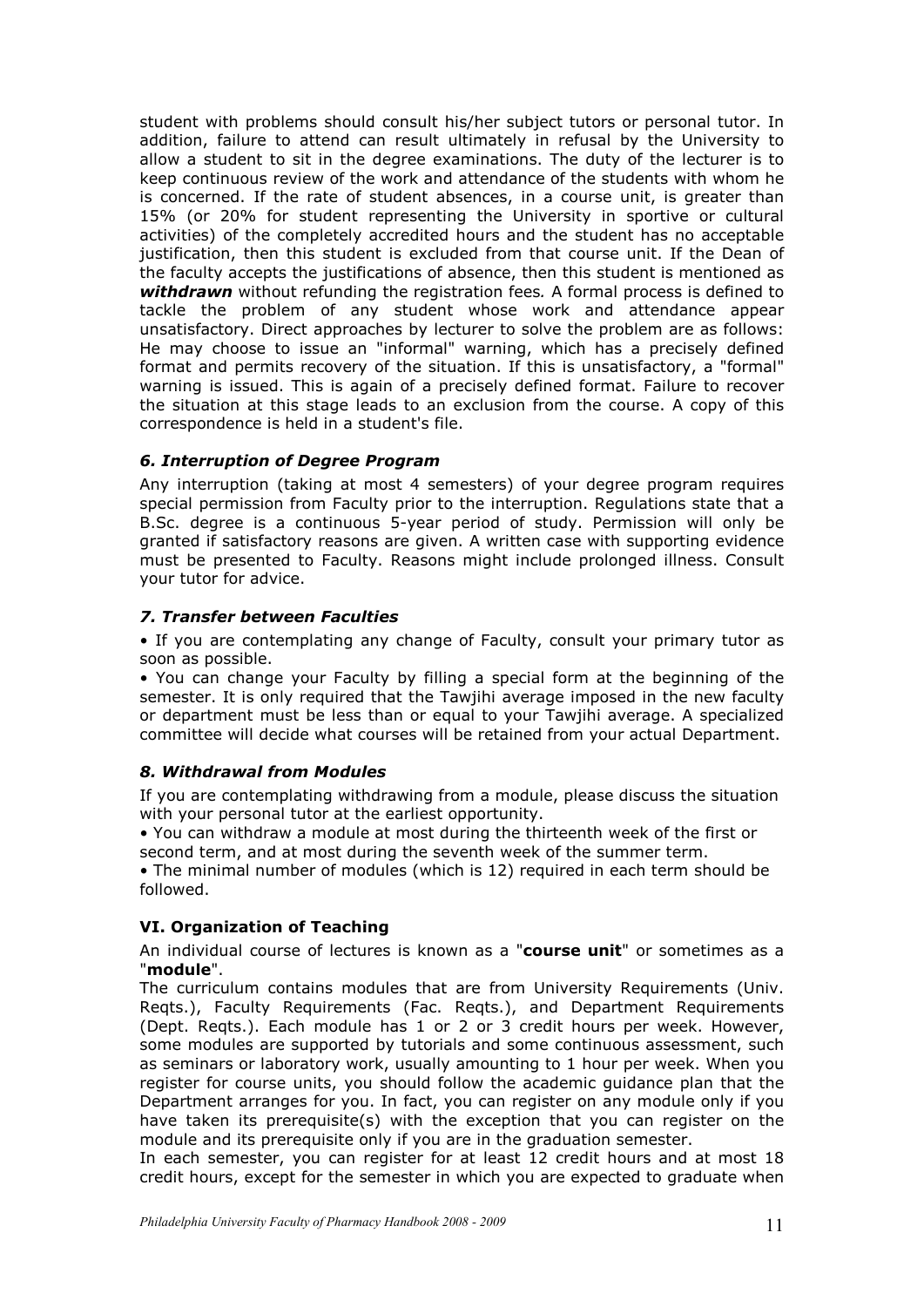you can register as low as 1 hour, up to 21 hours. The complete five years academic guidance plan is listed in **Appendix A** of this Handbook. For more information about module numbering and outline module descriptions, see **Appendix B** of this Handbook.

In the **First Year**, you are encouraged to take 18 credit hours in each semester (first and second semesters, while the summer semester is kept for practical training in different pharmaceutical organizations). The third digit of each course unit code (see **Appendix B**) tells you the year in which the course is offered. During each 16 weeks semester, students will normally attend 5-6 modules.

Thus, each teaching week contains 15-18 hours or more of scheduled work. In addition, each scheduled hour typically requires two extra hours of unscheduled work (e.g. writing up lecture notes, preparing for a tutorial, finishing off a laboratory exercise etc.). The selection of a University elective module (one module) depends upon your choice. Some of the modules of the first year are from the University requirements, others from the Faculty requirements.

The **Practical Training**, which consists of realizing a supervised training in a pharmaceutical organization.

## **VII. Course Unit Choices**

You may choose a course unit (module) if you have already taken all its prerequisite modules and your personal tutor must supervise this choice.

An initial choice is made before or at Departmental Registration. After that, changes can be made as follows:

• The deadline for changing modules in each semester is one week after lectures start (three days for summer semester). Normally, no changes of modules will be permitted after these dates except for the withdrawal.

• In the first instance, you should discuss any plan to change modules with your primary tutor. You must check that the new module you wish to take is a valid option for your degree program and find out if there are likely to be any timetable problems. If there are timetable clashes this will probably prevent you from changing module.

#### **VIII. Assessment and Examinations**

#### *1. Criteria for Assessing Examination Work*

*First class (90 – 100 marks).* First class answers demonstrate depth of knowledge or problem solving skills, which is beyond that expected from a careful and conscientious understanding of the lecture material. Answers will show that the student:

1. has a comprehensive knowledge of a topic (often beyond that covered directly in the program) with an absence of misunderstandings;

2. is able to apply critical analysis and evaluation;

3. can solve unfamiliar problems not drawn directly from lecture material and can adjust problem solving procedures as appropriate to the problem;

4. can set out reasoning and explanation in a logical, incisive and literate style.

*Upper Second class (80 – 89 marks).* Upper second class answers provide a clear impression of competence and show that the student:

1. has a good knowledge base and understanding of all the principal subject matter in the program;

2. can solve familiar problems with ease and can make progress towards the solution of unfamiliar problems;

3. can set out reasoning and explanation in a clear and coherent manner.

*Lower Second class (70 – 79 marks).* Lower second class answers will address a reasonable part of the question with reasonable competence but may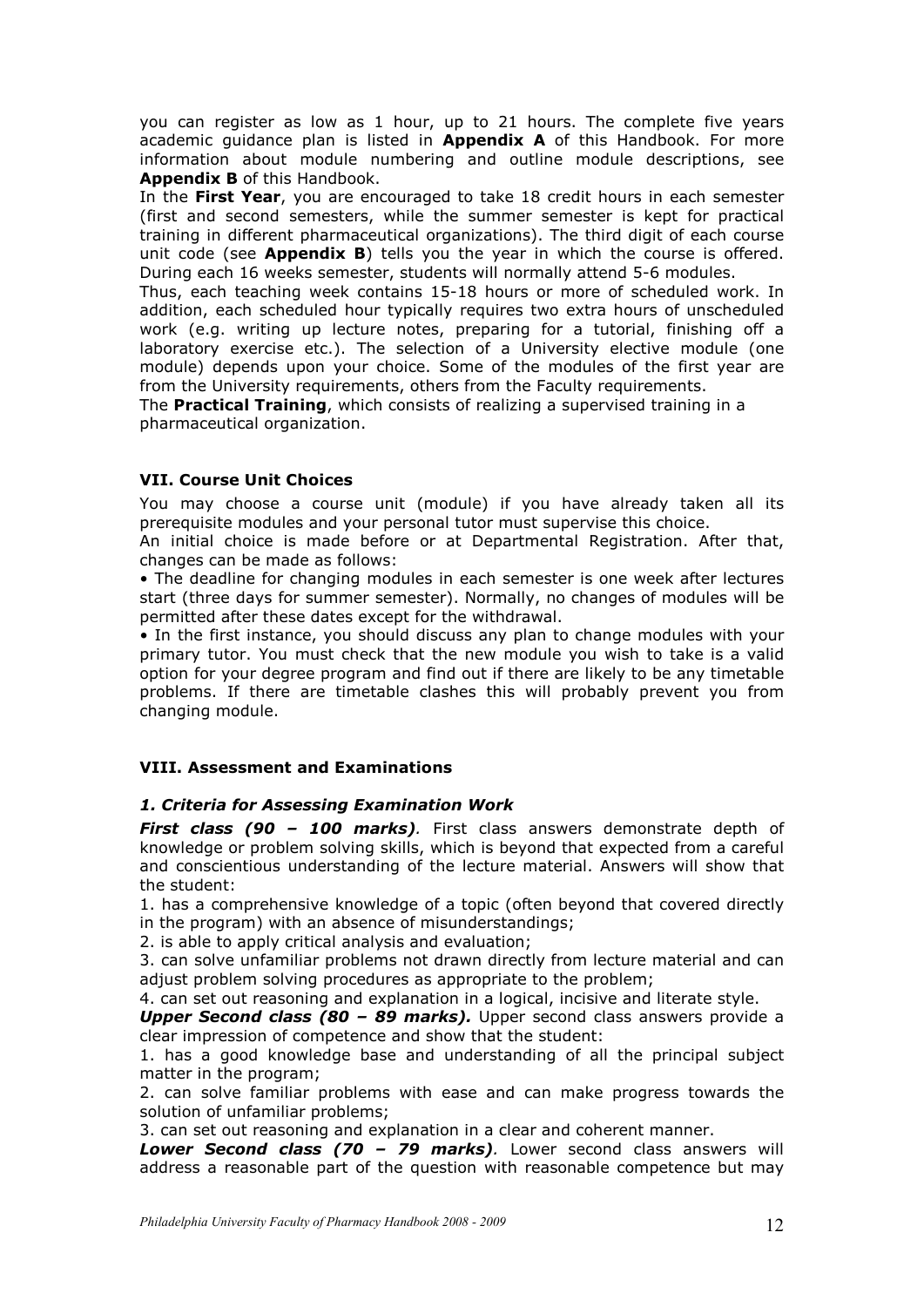be partially incomplete or incorrect. The answer will provide evidence that the student:

- 1. has a satisfactory knowledge and understanding of the principal subject matter of the program but limited to lecture material and with some errors and omissions.
- 2. can solve familiar problems through application of standard procedures.
- 3. can set out reasoning and explanation which, whilst lacking in directness and clarity of presentation can nevertheless be followed and readily understood.

*Third Class (60 – 69 marks).* Third class answers will demonstrate some relevant knowledge but may fail to answer the question directly and/or contain significant omissions or incorrect material. Nevertheless, the answer will provide evidence that the student:

1. has some basic knowledge and a limited understanding of the key aspects of the lecture material;

2. can attempt to solve familiar problems albeit inefficiently and with limited success.

*Pass (50 – 59 marks).* Answers in this category represent the very minimum acceptable standard. Such answers will contain very little appropriate material, major omissions and will be poorly presented lacking in any coherent argument or understanding. However the answer will suggest that the student

1. has some familiarity with the general subject area;

2. whilst unable to solve problems can at least formulate a problem from information given in a

sensible manner.

#### *2. Assessment Regulations*

In general, every module is assessed as follows: 50% is given for two 1-hour midterm exams, coursework and/or seminars, projects, or essays, and 50% for the final exam that may be a written exam only or a written exam plus final laboratory exam (if applicable), final small project, or seminar presentation. The 50% of the final exam is from the University regulations. The minimum pass mark is 50% for any module, whereas the minimum passing accumulated average in each semester is 60%. Students will be warned if they could not obtain average of at least 60%. In this case, students are encouraged to repeat studying those modules with low marks in order to increase their accumulated averages. However, students will be dismissed from the University if this average is not achieved in the third attempt.

For the practical training module, each student should submit a technical report of his/her training, and a team of academic staff members makes several observations on the trainers' work in their place of training. Then according to the observations and the report, they assess the students.

#### *3. Role of Internal and External Examiners*

For each module, the Department assigns a module coordinator and an internal reviewer who is one of the senior staff members. If many lecturers teach the same module concurrently, they should suggest exam questions (for the first, second and final exams) and run the same exam for all sections. The main coordinator of the module will collect these questions from lecturers and select some of them to be in the exam paper.

On the other hand, external examiners validate the standard of degree program. The external examiners are expected to look at the question papers, inspect a selection of scripts and project reports (particularly those on borderlines). They supply an assessment report to the Department.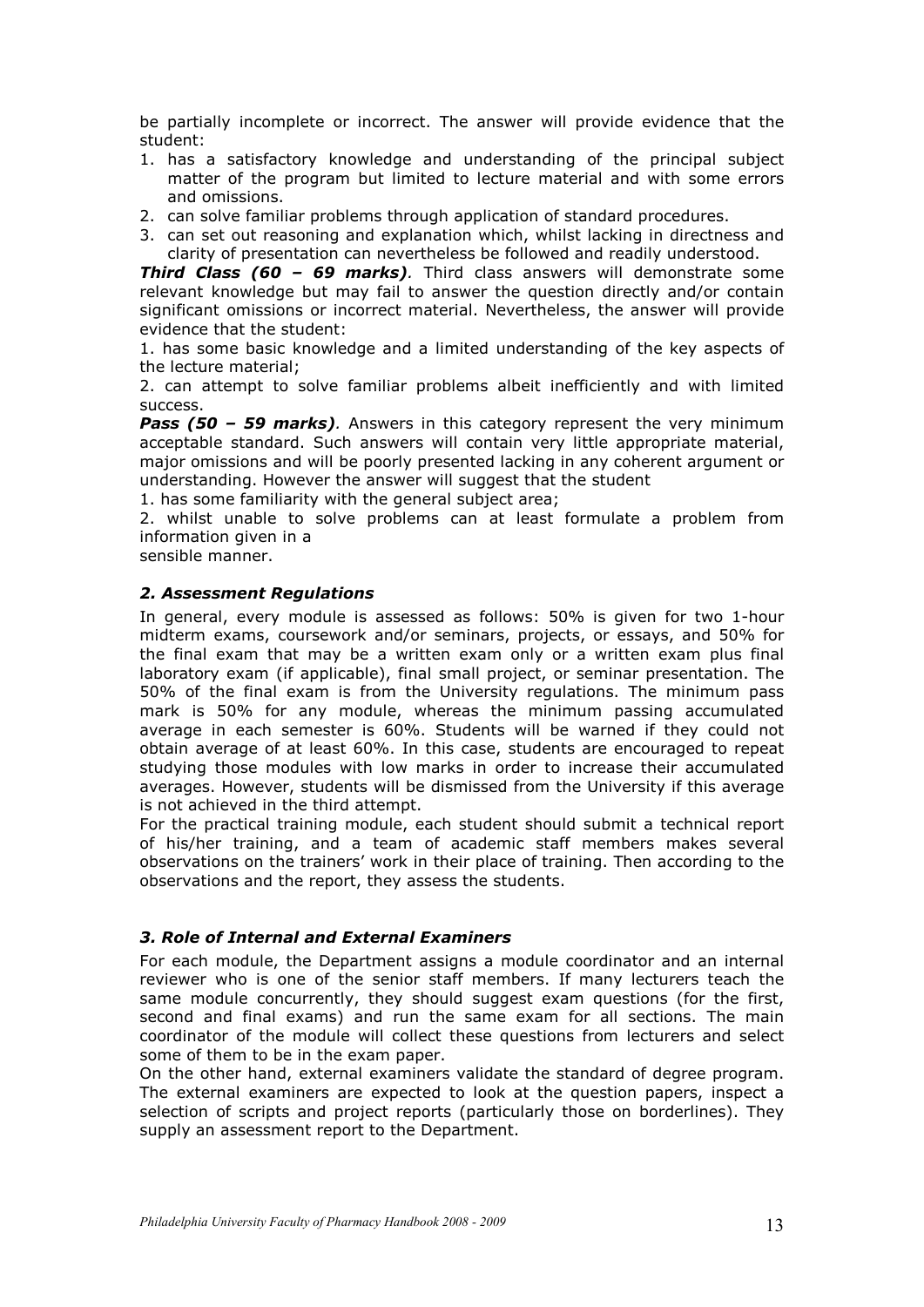#### *4. Appeal Procedures*

If you have good reason to question a mark you have been given (in midterm exams or in coursework), you should in the first instance approach the module lecturer. If the problem is not solved, you must submit it to your primary tutor. He will find the appropriate solution with administrative structures. Problems with final examinations are resolved by submitting complaints or appeals in writing (within three days of the announcement of examination results) to the Dean of the Faculty.

The examination committee will consider these cases and checks if there is any mistake in the summation of the marks and so on.

#### *5. Unfair Practices*

The University treats attempting to cheat in examinations severely. The penalty is usually more severe than a zero in the paper concerned. More than one student of this Department were dismissed from the University because of this. Plagiarism, or copying of course or lab work, is also a serious academic offense as explained in the University guidelines. In Faculty of Pharmacy at Philadelphia University these guidelines apply also to laboratory exercises.

#### *6. Department Guidelines on Plagiarism*

1. Coursework, laboratory exercises reports and essays submitted for assessment must be your own work, unless in the case of group projects a joint effort is expected and is indicated as such.

2. Unacknowledged direct copying from the work of another person, or the close paraphrasing of somebody else's work, is called plagiarism and is a serious offence, equated with cheating in examinations. This applies to copying both from other students' work and from published sources such as books, reports or journal articles.

3. Use of quotations or data from the work of others is entirely acceptable, and is often very valuable provided that the source of the quotation or data is given. Failure to provide a source or put quotation marks around material that is taken from elsewhere gives the appearance that the comments are ostensibly your own. When quoting word-for-word from the work of another person quotation marks or indenting (setting the quotation in from the margin) must be used and the source of the quoted material must be acknowledged.

4. Paraphrasing, when the original statement is still identifiable and has no acknowledgement, is plagiarism. A close paraphrase of another person's work must have an acknowledgement to the source. It is not acceptable for you to put together unacknowledged passages from the same or from different sources linking these together with a few words or sentences of your own and changing a few words from the original text: this is regarded as over-dependence on other sources, which is a form of plagiarism.

5. Direct quotations from an earlier piece of your own work, if not attributed, suggest that your work is original, when in fact it is not. The direct copying of one's own writings qualifies as plagiarism if the fact that the work has been or is to be presented elsewhere is not acknowledged.

6. Sources of quotations used should be listed in full in a bibliography at the end of your piece of work.

7. Plagiarism is a serious offence and will always result in imposition of a penalty. In deciding upon the penalty the Department will take into account factors such as the year of study, the extend and proportion of the work that has been plagiarized and the apparent intent of the student. The penalties that can be imposed range from a minimum of a zero mark for the work (without allowing resubmission) through caution to disciplinary measures (such as suspension or expulsion).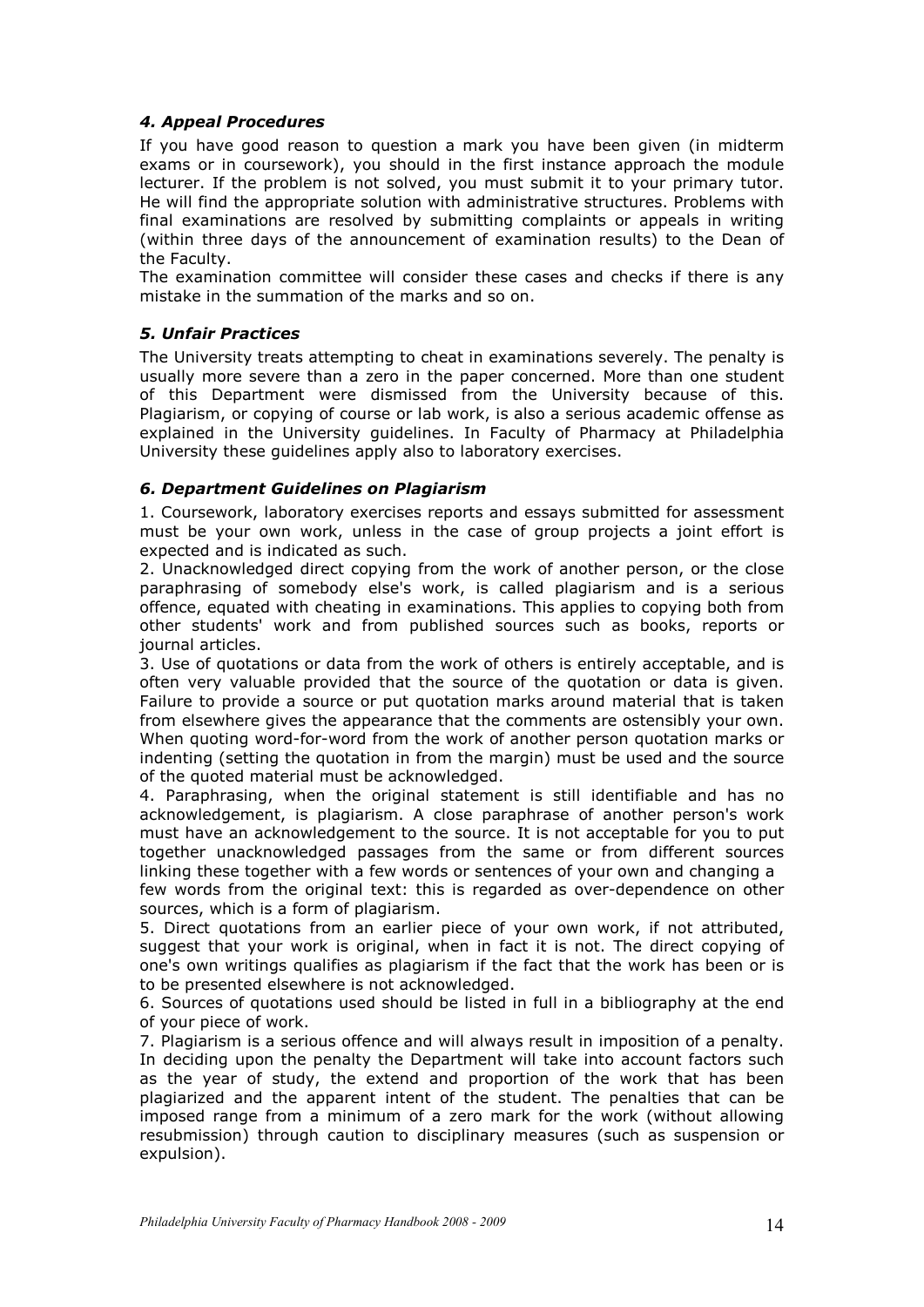## **IX. Teaching Quality Assurance Committee**

The Faculty Teaching Quality Assurance and Enhancement Committee is responsible for the quality of teaching in the Department, including the analysis of Course Evaluation Questionnaire responses.

#### **X. Students Feedback and Representation**

#### *1. Staff Student Consultative Committees*

Student representatives are elected onto the departmental staff student committees at the start of each term. All simultaneous sections of a module have a staff student committee. Each committee meets at least three times each semester and may discuss any matter of concern with the module. The staff members of each committee are the lecturers of the concerned sections.

#### *2. Departmental and Deanship Meetings*

The meetings, held by the head of Department and the Dean of the Faculty during term time, has mainly an advisory role, where students may raise their problems that need some concern from these authorized persons. These meetings are held separately for each year students.

#### *3. Module Evaluation Questionnaires*

The Department attaches great importance to the opinion of students on the quality of the teaching provided, and every student is asked to complete a Module Evaluation Questionnaire for each module. The questionnaires are anonymous.

#### **XI. Communications**

#### *1. Official Notices*

Official notices are posted on the notice boards at the Department and at the Faculty. Electronic mail is also used extensively for communication with the Department and University. Each lecturer provides the students with his/her email at the beginning of the term. Most official information including copies of this handbook, the undergraduate syllabus and timetables are available on the University Web pages. This includes directories of staff and students for internal use, completed with photographs.

## *2. Electronic Mail*

Electronic mail is used widely for administrative purposes within the Department. It is frequently useful for communicating between individuals and small groups (e.g. between a tutor and his/her tutorial group), and occasionally for broadcasting important messages to wider groups. It is important that you know how to use email. It will be covered in the introductory laboratory sessions. The code of practice for computer usage covers electronic mail, please note the points below.

#### *3. Obscene or Offensive Mail*

DO NOT SEND OBSCENE OR OFFENSIVE MAIL. If you receive mail, which you regard as offensive or obscene, you may wish to complain to a member of staff so that appropriate disciplinary action can be taken against the offender.

#### *4. Group Mailing*

You are strongly discouraged from sending email to groups of people. The newsgroups should be used for this purpose.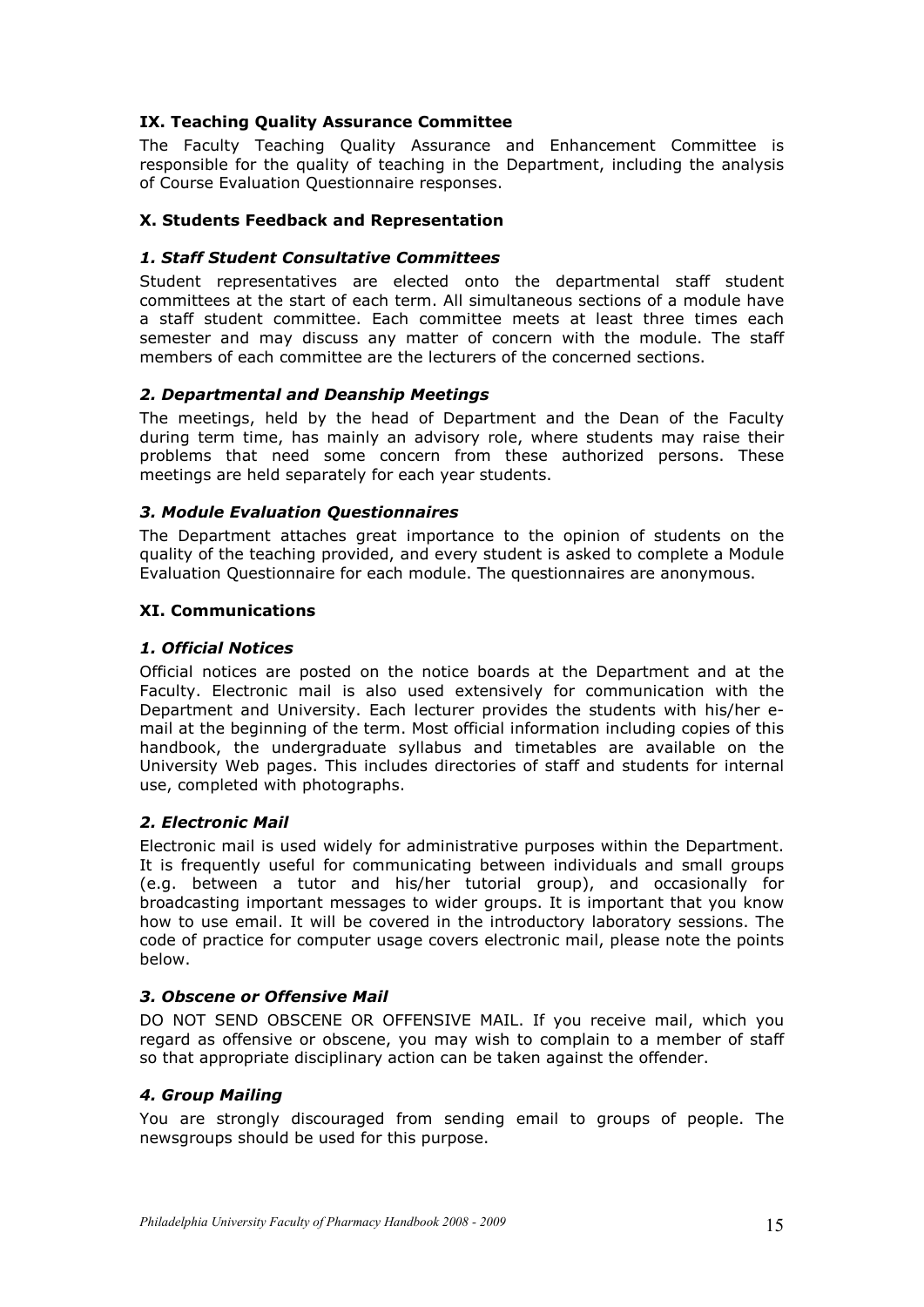#### *5. Miscellaneous Hints*

- Be brief in your communications.
- Compose your message as if ALL of your recipients were physically present.

• Limit the distribution of messages to the people who are likely to be interested.

• Keep a copy of the mail you send out, for future reference. Learn to use folders to keep useful messages.

• Read all your incoming mail before replying to any of it. There may be other relevant messages for you to read.

• Be careful when replying to messages. You probably want your reply to go only to original message sender - not to the whole of the distribution list.

• When you reply to a message, it is frequently helpful to include some of the original message to help your recipients to remember and understand the context of the reply.

#### **XII. Curriculum Design, Content and Organization**

#### *1. Curriculum Design and Content.*

Students should complete 160 credit hours summarised as follows:

- University requirements, 24 credit hours ( 15.00 % )
- Faculty requirements, 33 credit hours ( 20.62 % )
- Faculty compulsories, 100 credit hours ( 62.50 % )
- Faculty Elective, 3 credit hours, ( 1.88 % )

## *2. Curriculum Organization.*

The curriculum is organized as it is shown in the study plan in **Appendix B**.

#### *3. Curriculum Characteristics*

• *Objectives of the Main University-Requirement Modules.* These requirements are to broaden the student's base for different topics such as culture, languages, and computer skills.

• *Objectives of the Main Faculty-Requirement Modules.* These requirements are to consolidate mainly the student's background in Mathematics and some other common topics. They constitute the common knowledge required for all students in the Faculty of Pharmacy.

• *Objectives of the Main Computing Modules in the Curriculum.* The modules in the curriculum are organized into three types: **introductory, intermediate**, and **advanced** modules. The curriculum is designed according to the **Imperative First Strategy** for the introductory modules. This model also focuses on programming, but emphasizes the principles of object-oriented programming and Design from the second semester of the first year. The curriculum of Intermediate modules is designed according to the **Topics-based approach**, which is the most common approach for the intermediate modules.

• *Objectives of the Training and Graduation Project Modules.* The objectives of these modules are to allow students to gain practice in problem analysis, design, implementation, report writing, and presentation.

• *Elaboration on Content and Emphasis of Practical Components of Modules.* Most of the modules contain practical work that make students involved in using practical work. Thus, the practical part of modules accounts for at least 25% of the total number of hours. Many laboratory assignments are given during the semester through which the students can practice what they have learned from the theoretical part of the module, or develop their skills in the practical work.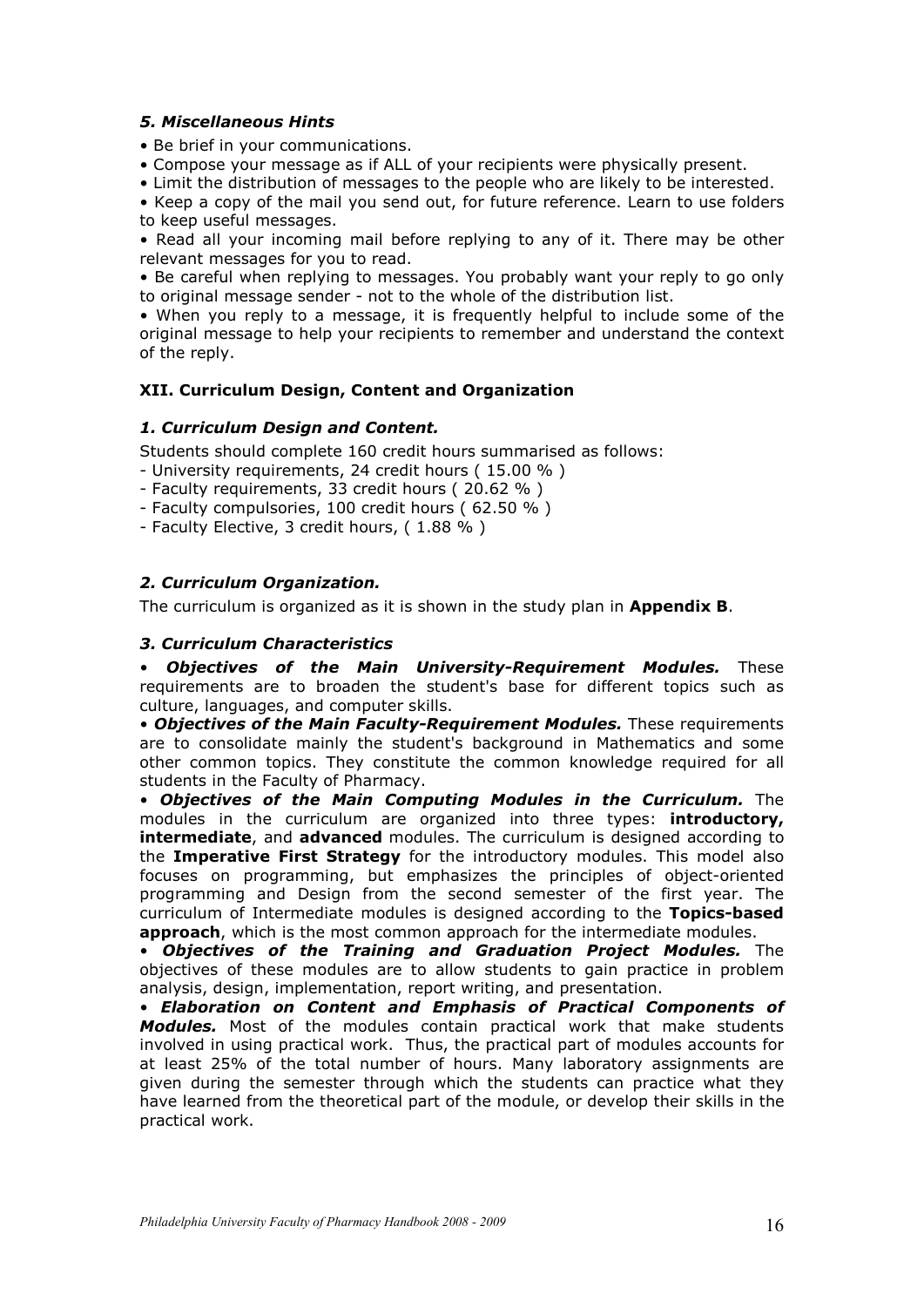#### *Innovation of Curriculum.*

The curriculum is constantly evolving to cope-up with new technologies and rapidly developing modules. The first curriculum was designed in 1991 and updated many times, and the latest will be applied in the year 2007-2008 (after being approved by the Deans' Council). This development is through regular internal monitoring and reviews, and to recent local developments in teaching and learning.

#### **XIII. Health and Safety in the University**

The University has a Health and Safety Committee, which comprises representatives of all services within the University. It is the responsibility of this committee to investigate complaints and potential hazards, to examine the cause of all accidents and to carry out periodic inspections of all areas of the Department. At registration, you will be required to assent to the departmental code of behavior, which relates to health and safety.

## *1. Building*

The Faculty comprises three floors; 400, 500 , and 600. In accordance with University policy, smoking is prohibited throughout all buildings.

#### *2. Emergency Evacuation*

It is the responsibility of every individual to familiarize themselves with the Faculty's building and be aware of the fire exits.

• After evacuation of any building, please assemble well away from the building, and do not block any exits.

• Do not return to any building until authorized to do so.

## *3. Fire Action*

Fire Action notices are located at, or adjacent to, fire alarm actuation points, and all staff and students should make them acquainted with this routine.

#### *4. Operating the Fire Alarm*

The manual fire alarm system can be activated by breaking the glass in the red contact boxes sited at strategic points throughout the premises.

#### *5. Use of Fire Appliances*

Fire appliances are sited at strategic points throughout the Faculty to deal with fires. Fires should only be tackled provided there is no personal danger and after the alarm has been set off.

#### *6. Action when the Alarm Rings*

On hearing the intermittent alarm, you should prepare yourself to leave the building. On hearing the continuous alarm, you should evacuate the building immediately by the nearest exit.

#### *7. Personal Difficulties*

Please inform the Faculty's counselors or your tutor of any difficulties with which the Faculty can be of assistance.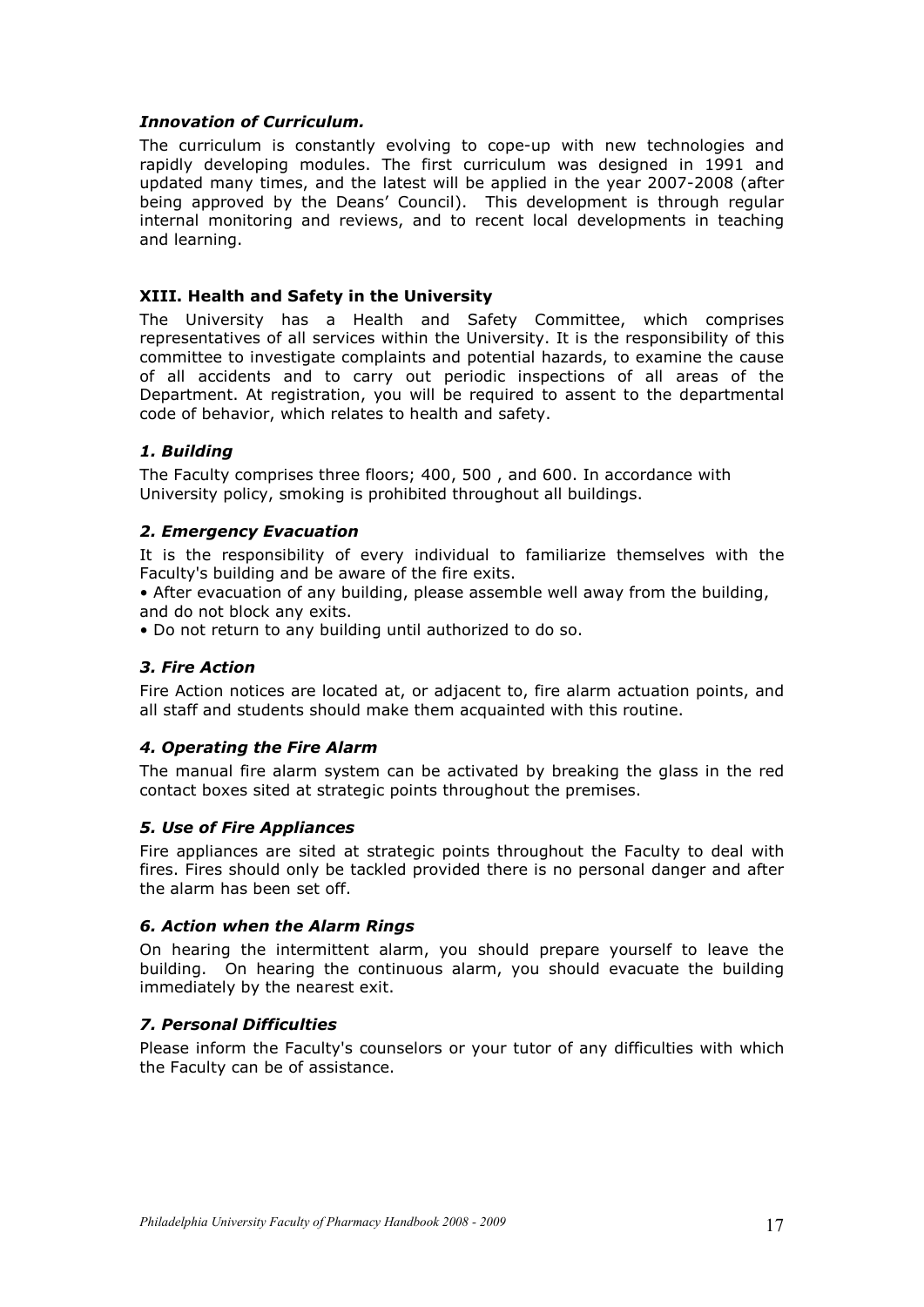## **Appendix A: Outlines of Modules Descriptions**

#### **Module Name:** Pharmaceutical Organic Chemistry I **Module Number:** 0540211

#### **Aims (Module Purpose)***:*

the student at this level well know the principle of inorganic compounds studied in general chemistry. This course will subject the students to the molecular orbital theory of organic compounds, saturated aliphatic cyclic and cyclic hydrocarbons. Principles of the IUPAC nomenclature of organic compounds. Unsaturated aliphatic hydrocarbons. Aliphatic halogen compounds. Isomerism and stereochemistry of organic compounds. Aliphatic alcohols and ethers. Aliphatic amines and other nitrogen compounds. Aliphatic acids and their derivatives. Aromaticity, main groups of carbocyclic aromatic compounds. Polycyclic aromatic compounds. Electron rich and electron deficient heteroaromatic compounds. The student will be able to study pharmaceutical biochemistry (I), because the student well know the organic functional groups and there preparations and reactions.

#### **Module Name:** Pharmaceutical Organic Chemistry II **Module Number:** 0540212

#### **Aims (Module Purpose)***:*

After completion of pharmaceutical organic chemistry (I) and its fundamentals, in particular the organic functional groups, this course will provide a comprehensive and sound understanding of the aromatic compounds and their preparations, reactions and IUPAC nomenclature, in this course the student will study the DNA and RNA structures.

This information's will prepare the student in to study of pharmaceutical medicinal chemistry (I) where the student will begin the study of the drugs structure and preparations

**Module Name:** Pharmaceutical Analytical Chemistry (I) **Module Number:** 0540213

#### **Aims (Module Purpose)***:*

This course is devoted to the exploration of principles of qualitative and quantitative analysis, methods expressing of the concentrations, principles of volumetric analysis, acid-base Equilibria in aqueous and in nonaqueous solutions, acid-base titration and their applications in both solutions.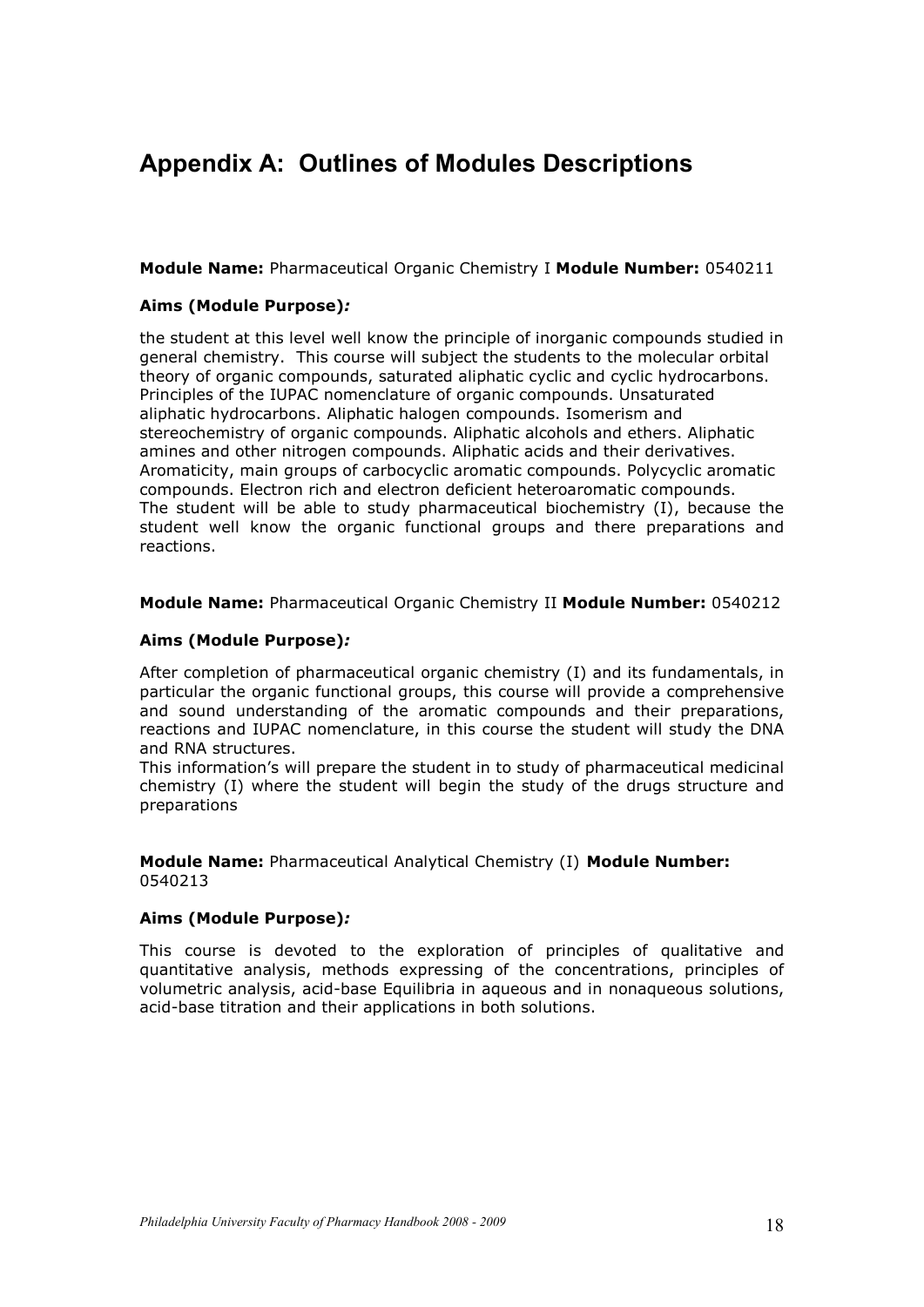**Module Name:** Pharmaceutical Analytical Chemistry (II) **Module Number:** 540214

#### **Aims (Module Purpose)***:*

This course is devoted to the exploration of the volumetric methods; precipitation Equilibria, Reduction – oxidation Equilibria, Complex metric Equilibria – titration's and applications, also gravimetric methods.

**Module Name:** Pharmaceutical Ethics and Legislations **Module Number:**  0520401

#### **Aims (Module Purpose)***:*

This course This course is designed to provide the students with the general Pharmaceutical Jurisprudence and legislations applied at the Hashemite Kingdom of Jordan.

**Module Name:** Pharmaceutical Marketing and Management **Module Number:**  (0520502)

#### **Aims (Module Purpose)***:*

This course is designed to implement the major concepts in management and marketing to the different fields of pharmacy practice. On one hand pharmacy students are oriented towards proper management of pharmaceutical services in a community pharmacy and in inpatients and outpatients departments in a hospital. On the other hand, they are instructed to adopt the adequate selling skills needed in the pharmaceutical markets.

## **Module Name:** Physical Pharmacy **Module Number:** 0520215

#### **Aims (Module Purpose)***:*

Physical Pharmacy is a three hour course that aims at providing the student with a broad understanding of physicochemical principles that govern the behavior of drugs and dosage forms. The students will learn about the states of matter with emphasis on liquid and solid states, phase equilibria, properties of electrolyte and non-electrolyte solutions, buffers and their uses, diffusion, distribution and dissolution, kinetics, interfacial phenomena, dispersed systems with emphasis on properties of colloids, and rheology.

#### **Module Name:** Pharmacognosy **Module Number:** 0540301

#### **Aims (Module Purpose)***:*

Pharmacognosy course provides the basic information on taxonomy of the official naturally occurring crude drugs, the major official references, sources and identification techniques. Crude natural drugs production and processing, the effect of such procedures on the biological activity and quantity of active including cultivation, collection, drying, packing, transporting and storing are discussed. Medicinal uses and choice of extraction method of natural drugs are discussed. In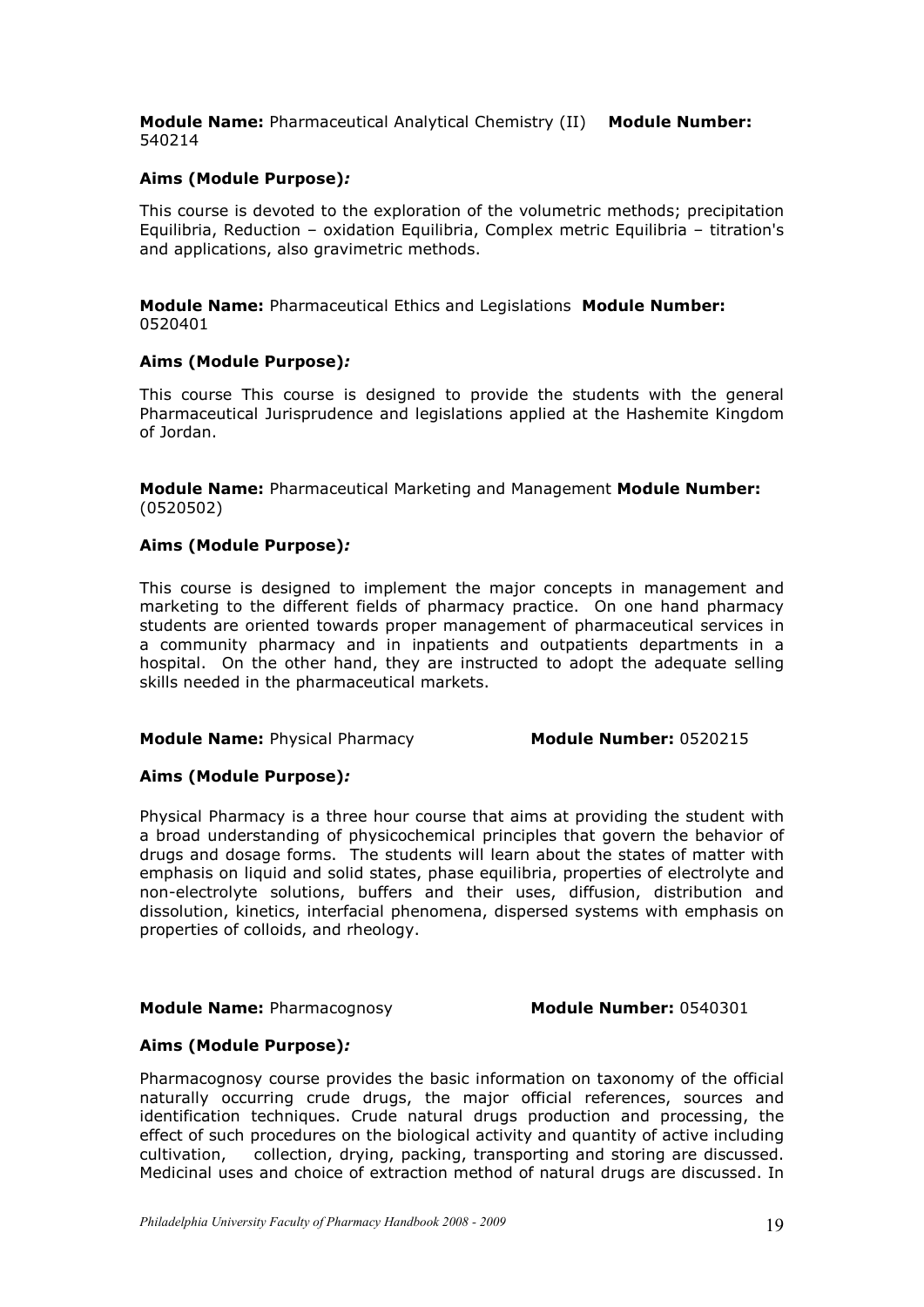addition, the course discusses the quality control of herbal and other naturally occurring drugs, surgical dressings and methods employed to detect adulterants with more emphasis on chromatographic techniques. Student is introduced into the most commonly applied and recognised alternative and complementary therapies (CAM), their principles, efficacies and possible side effects which are necessary for modern pharmacy practice with emphasis on patient counselling and the use of different herbal products in the pharmacy and the choice of CAM.

#### **Module Name:** Pharmaceutics (I) **Module Number:** 0520311

#### **Aims (Module Purpose)***:*

At this level, the student is familiar with the basics of pharmacy like solubility, dissolution, types of solution etc… which was taught in a prerequisite course (Physical pharmacy course). The student will now apply that knowledge to the pharmaceutical dosage forms regarding their physicochemical aspects, simple formulation, compounding, procedures and different dosage units. Detailed examples and applications are given at the end of each chapter.

The aim of this course is to provide the student with basic knowledge and understanding of the different pharmaceutical dosage forms. It relates the basic scientific background to pharmaceutical practice regarding the dosage form included. Part of the dosage forms will be given in this course and others will be taught in pharmaceutics (II) course.

#### **Module Name:** Pharmaceutics (II) **Module Number: Module Number:** 0520312

#### **Aims (Module Purpose)***:*

This course includes the dosage forms of drugs that were not covered in pharmaceutics I in addition to the creation and demonstration of individual dosage regimens designed by integrating patient presenting conditions and pharmacotherapeutic considerations. However, it depends on its basic prerequisite course (Pharmaceutics I) regarding formulation design, quality evaluation, bioavailability, and shelf-life of drugs in pharmaceutical dosage forms. Principles of drug delivery systems and dosage form design, formulation, storage, and utilization will be also discussed while the unit processes for those dosage forms will be discussed later in industrial pharmacy (I).

**Module Name:** Pharmaceutical Medicinal Chemistry (I) **Module Number:**  540311

#### **Aims (Module Purpose)***:*

The student must have all the information regarding the aromatic structures chemical names and nomenclature of organic compounds, enzymes function and proteins names and biosynthesis studied in pharmaceutical organic chemistry (II) and pharmaceutical biochemistry (I), the student will study the physical and chemical proprieties of drugs, synthesis, chemical names, classifications, mode of action, mechanism, and metabolism of drugs acting on the autonomic nervous system, antihistamines, and drugs acting on GIT, Diuretics, cardiovascular drugs. The student will be able to continue with the subjects in pharmaceutical medicinal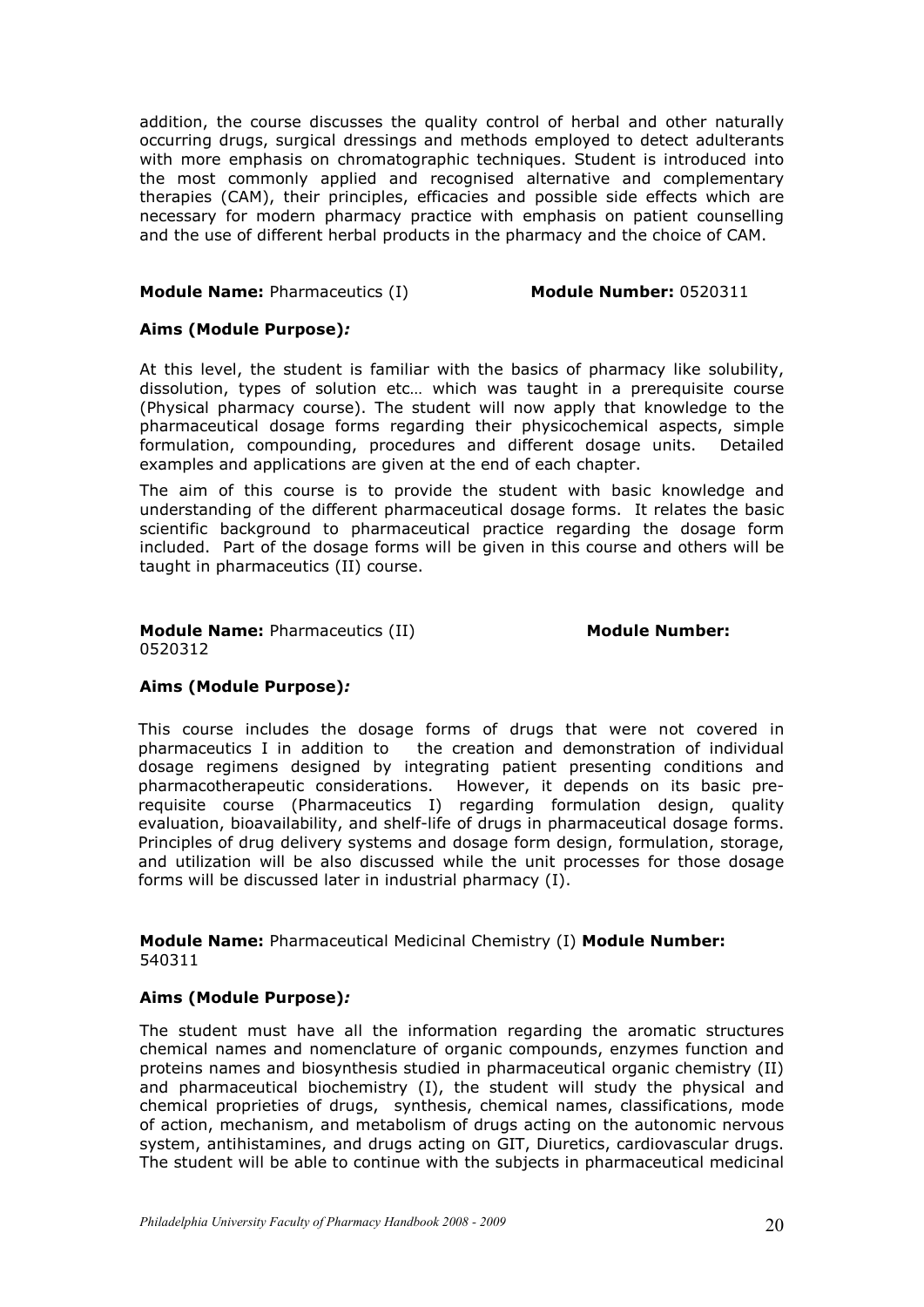chemistry (II), where he will study different subjects based in the information's studied in pharmaceutical medicinal chemistry.

**Module Name:** Pharmaceutical Medicinal Chemistry (II) **Module Number:**  540312

#### **Aims (Module Purpose)***:*

The student must be able to know all the information's regarding autonomic nervous system, antihistamines, and drugs acting on GIT, Diuretics, cardiovascular drugs studied in pharmaceutical medicinal chemistry (I). This course deals with the study of the physiochemical properties of drugs and their action. Metabolism of drugs. Synthesis, chemical name, classification, mode and mechanism of action of sedative-hypnotics, analgesic, neuroleptic and anxiolytic drugs, drugs used to treat neuromuscular disorders, sex hormones, anti-allergic agents, nonsteriodal anti-inflammatory drugs, drug affecting sugar metabolism, Vitamins and coenzymes, thyroidal and anti-thyroidal agents, chemotherapeutic agents and others. The structure action relationship will also be discussed wherever possible.

**Module Name:** Pharmaceutical Medicinal Chemistry (III) **Module Number:**  540411

#### **Aims (Module Purpose)***:*

The student at this level well know the major of drugs structures, names, mechanism of action and side effect studied in pharmaceutical medicinal chemistry (I) and (II), this course the student will study the metabolism of the drugs through phase I and phase II, factors affecting drug metabolism and drugdrug interactions

#### **Module Name:** Pharmacology I **Module Number:** 0530371

#### **Aims (Module Purpose)***:*

This course is an essential topic for pharmacy students, which provide students with basic principles of the science of pharmacology.

It is college requirement allowed student to be familiar with pharmacology terminology. This module has a reflective, interactive and analytical contextual focus. However, it deals with drug receptor interaction concept, mode of action of drugs, factors modifying responses and adverse effects, dose response relationship, drug toxicity. In addition to drug absorption, distribution, protein binding, metabolism and excretion.

It also includes detailed information about drugs acting on the autonomic nervous systems and drugs acting on the CNS as well as the histaminaregic and serotenergic drugs. The module also covers drug abused.

#### **Module Name:** Pharmacology II **Module Number:** 0530471

#### **Aims (Module Purpose)***:*

This module is a major requirement that is designed to provide the students with the unit processes taking place in pharmacology. At this level, the student has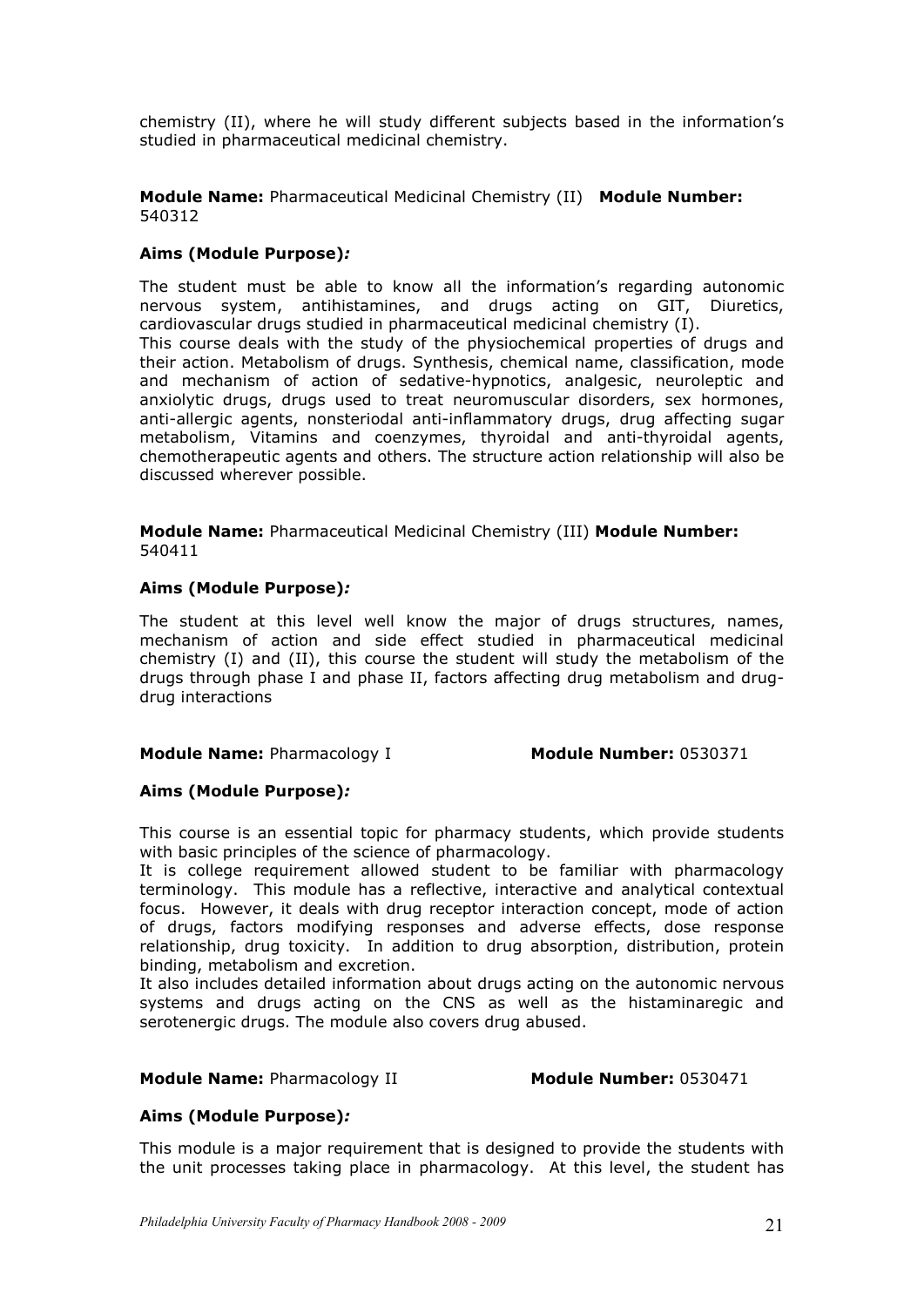been exposed to pharmacology 1, moreover; different basic pharmacological topics will be illustrated in this module. This module has a reflective, interactive and analytical contextual focus. However, it deals with study of the mechanism of action of drugs that acts on the endocrine systems, gastrointestinal system, and chemotherapeutic agents together with antibacterial, antiviral & antimycotic agents.

**Module Name:** Pharmacology (III) **Module Number: Module Number:** 0530473

#### **Aims (Module Purpose)***:*

The module is a major requirement that is designed to provide the students with the unit processes taking place in pharmacology. At this level, the student has been exposed to pharmacology (II), moreover; different basic pharmacological topics will be illustrated in this module regarding the above mentioned drugs. This module has a reflective, interactive and analytical contextual focus. However, it deals with mode of action, adverse effects, toxicity and drug interaction of the above mentioned drugs with other agents.

#### **Module Name:** Pharmaceutical Instrumental Analysis **Module Number:** 0540422

#### **Aims (Module Purpose)***:*

This course is devoted to the exploration of the instrumental methods of analysis used to check the purity of row material and quality control of pharmaceutical preparations; chromatographic methods, spectroscopic methods; UV-Visible, IR, NMR, Mass, Atomic absorption, and Flame emission.

#### **Module Name:** Chemistry of Natural Products **Module Number:** 0540302 **Aims (Module Purpose)***:*

Based on the information acquired from the pre-requisite courses of pharmacognosy, pharmacology and instrumental analysis, phytochemistry course discusses the major pharmaceutically important secondary metabolites from natural sources (phenolics, steroids, terpenoids glycosides and alkaloids) of pharmaceutical interest. It provides the basic phytochemical knowledge about the natural source, classification, extraction, detection, isolation, pharmacological and toxicological effects. The course extends to the chemistry of natural pesticides as well as drugs of marine origin.

#### **Module Name:** Industrial Pharmacy (I) **Module Number:** 0520411

#### **Aims (Module Purpose)***:*

The module is a major requirement that is designed to provide the students with the unit processes taking place in industrial pharmacy. At this level, the student has been exposed to Pharmaceutics (II), moreover; different basic industrial topics will be illustrated in this module plus to different formulation techniques. This module has a reflective, interactive and analytical contextual focus. However, it deals with different problems in formulation and how to deal with such problems. Granulation and compression are two very important processes that are carried out extensively by most pharmaceutical companies. However, the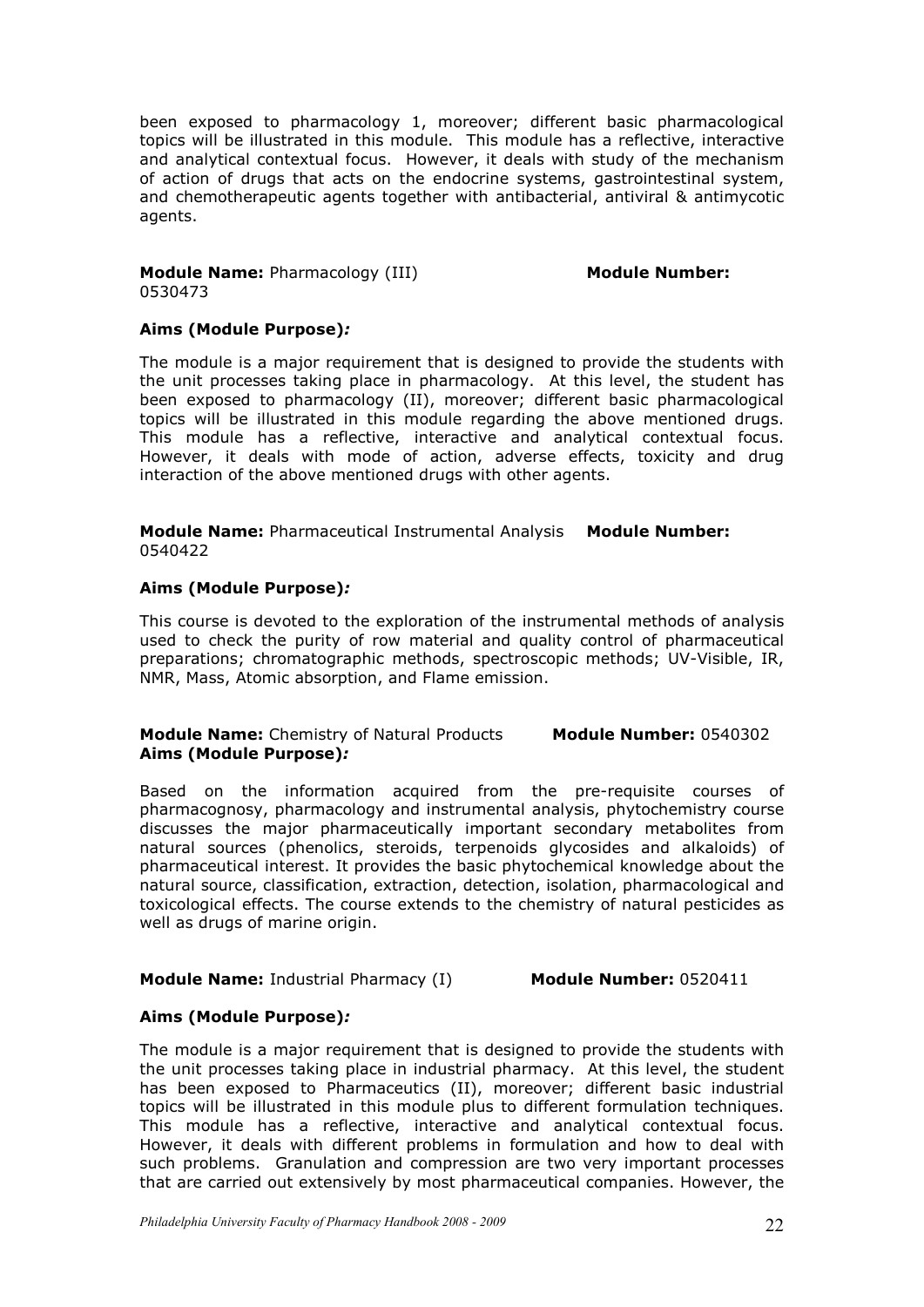theory of granulation is little understood and the selection of a particular machine and granulation method is often done on the basis of tradition, rather than by using strict scientific or cost-benefit criteria. The basic techniques have changed dramatically in recent years and granulation for controlled release, extrusion, spheronisation, fluidisation techniques, spray drying, melt extrusion and roller compaction are new technologies that are increasingly being used in modern pharmaceutical production, which exhibit many advantages over previously available techniques. As with granulation, compression is also little understood and why some materials/formulations will compress well whilst others compact with difficulty, is slowly being elucidated. The module will examine current granulation theory and practice. Emphasis will be made as to how this theory and practice relates to current pharmaceutical development and production, with special reference to the machinery used. Initial validation issues will also be addressed, and comprehended later in Industrial Pharmacy (II).

**Module Name:** Industrial Pharmacy (II) **Module Number:** 0520412

#### **Aims (Module Purpose)***:*

After completion of Industrial Pharmacy (I) and its fundamentals, this major requirement module which has a reflective, interactive and analytical contextual focus, will provide a comprehensive and sound understanding of the theory and practice of pharmaceutical technology and to appreciate the various processes; batch or continuous, that are available. The importance of the technology process in producing good quality products will be emphasized. The modern techniques of production will be covered. A pragmatic approach will be adopted throughout. The Course will examine current compression theory and practice in detail.

**Module Name:** Biopharmaceutics and Pharmacokinetics **Module Number:** 0520419

#### **Aims (Module Purpose)***:*

This course is devoted to the exploration and examination of the physical and physicochemical behavior of drugs, dosage forms, and drug delivery systems in physiological milieu and their implications for pharmaceutical care. Drug absorption processes, bioavailability, and bioequivalence will be highlighted. Pharmacokinetic and Pharmacodynamic concepts, including absorption kinetics, volume of distribution, and compartmental models, will be introduced to the student.

**Module Name:** Drug Design **Module Number: Module Number:** 0540511

## **Aims (Module Purpose)***:*

The course is designed to provide the students with receptors structures and types, drug metabolism taking place in pharmaceutical medicinal chemistry (III) . At this level, the student has been exposed to drug design. This course deals with different type of drug design, random and rational drug design using the newest computer software's in this field , the student will study carefully the type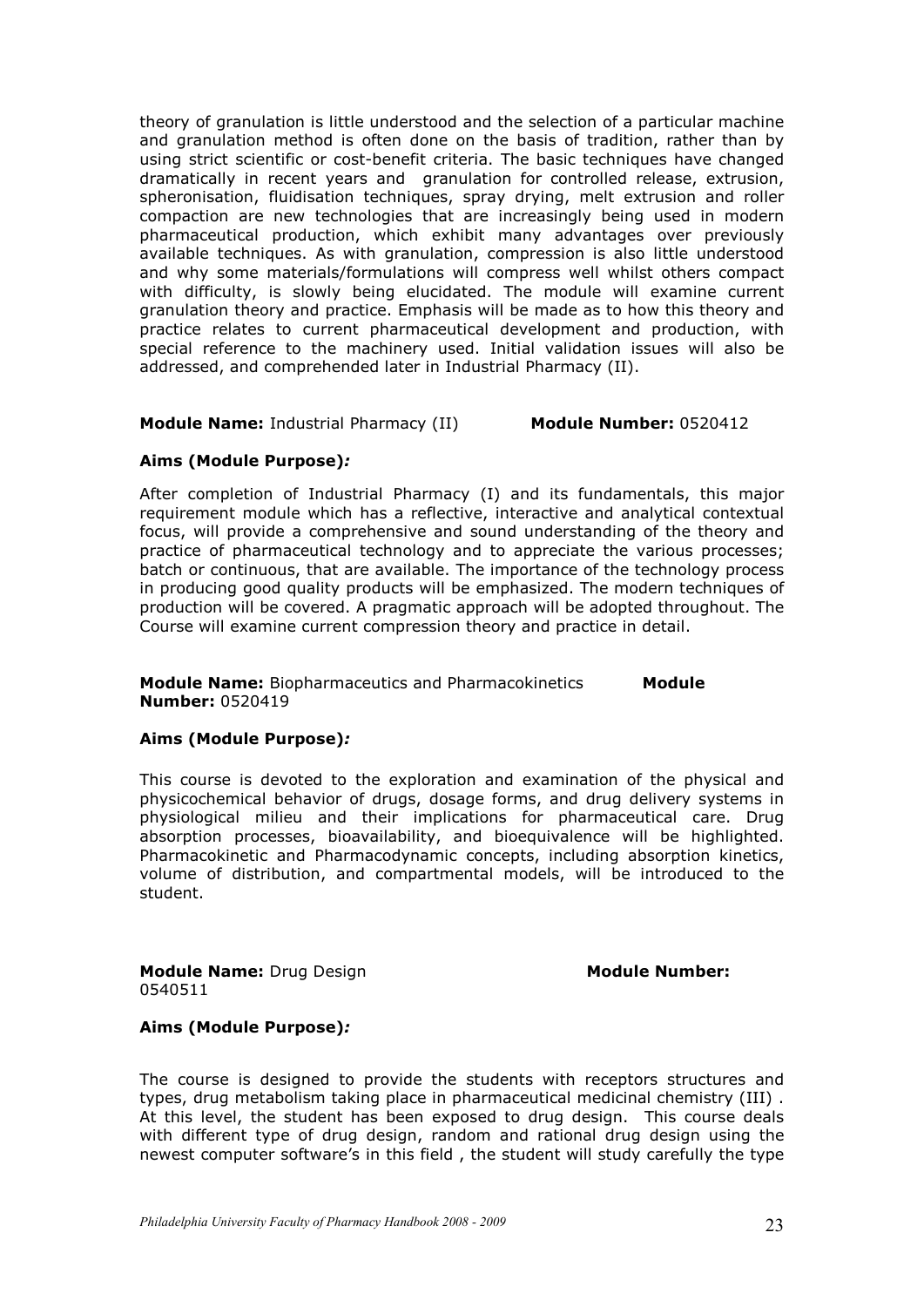of receptors and the interaction between the new compounds and receptors, the synthesis methods and the biological screening of new synthesized compounds

#### **Module Name:** Clinical Biochemistry **Module Number:** 0530551

#### **Aims (Module Purpose)***:*

This course discusses via case-study analyses the basic principles of quantitative analysis utilized in common clinical laboratory tests. An introduction to interpretation of abnormal clinical laboratory values is presented, and regulatory effects of various hormones are described.

This course will familiarize the student with the principles, limitations, and interpretation of certain clinical diagnostic procedures; and emphasize the biochemical mechanisms of specific disease states.

**Module Name:** Clinical Pharmacy and Therapeutic (I) **Module Number:** 0530571

#### **Aims (Module Purpose)***:*

This module will help the student to use and practice most of the knowledge that has been introduced to him through the past four years. Mainly the physiology and anatomy, microbiology, pharmacology, pharmacokinetic and pharmaceutical technology.

 The student must take the final exam of Pharmacology to be able to link between the different drugs has been introduced to him in pharmacology and the detail indications (therapeutic dose, prophylactic dose, duration of therapy, major effect, side effect, drug interaction, and route of administration).

 The course will give an introduction to clinical therapeutics, the meaning of patient case, case discussion, and details about the drug of choice, best dose, best route of administration and duration of therapy for certain disease according to the different cases as (patients different ages, pregnancy and lactation, sensitivity, idiosyncrasy, complicated therapy and others) for the different diseases which will be discussed during the course such as:

 common chronic diseases/ asthma (Acute, chronic) / Diabetes Mellitus (type I, type II, gestational, most common complications) / hypertension (mild, moderate, severe, crisis, gestational) / Ischemic Heart Diseases (angina, MI) / Congestive heart failure, Dyslipidemia and other cardiovascular diseases / types of Peptic Ulcer (gastric, duodenal ulcer, stress ulcer, ZE syndrome) / inflammatory bowel diseases (chron's disease, ulcerative colitis) / constipation / diarrhoea and other GI diseases / Rheumatic disorder and some Neurological and psychological disorders.

**Module Name:** Clinical Pharmacy and Therapeutic (II) **Module Number:** 0530572

#### **Aims (Module Purpose)***:*

This module will be a continuation for what the students have studied in therapeutics (I), it will help the students to use and practice most of the knowledge that has been introduced to them in therapeutics (I).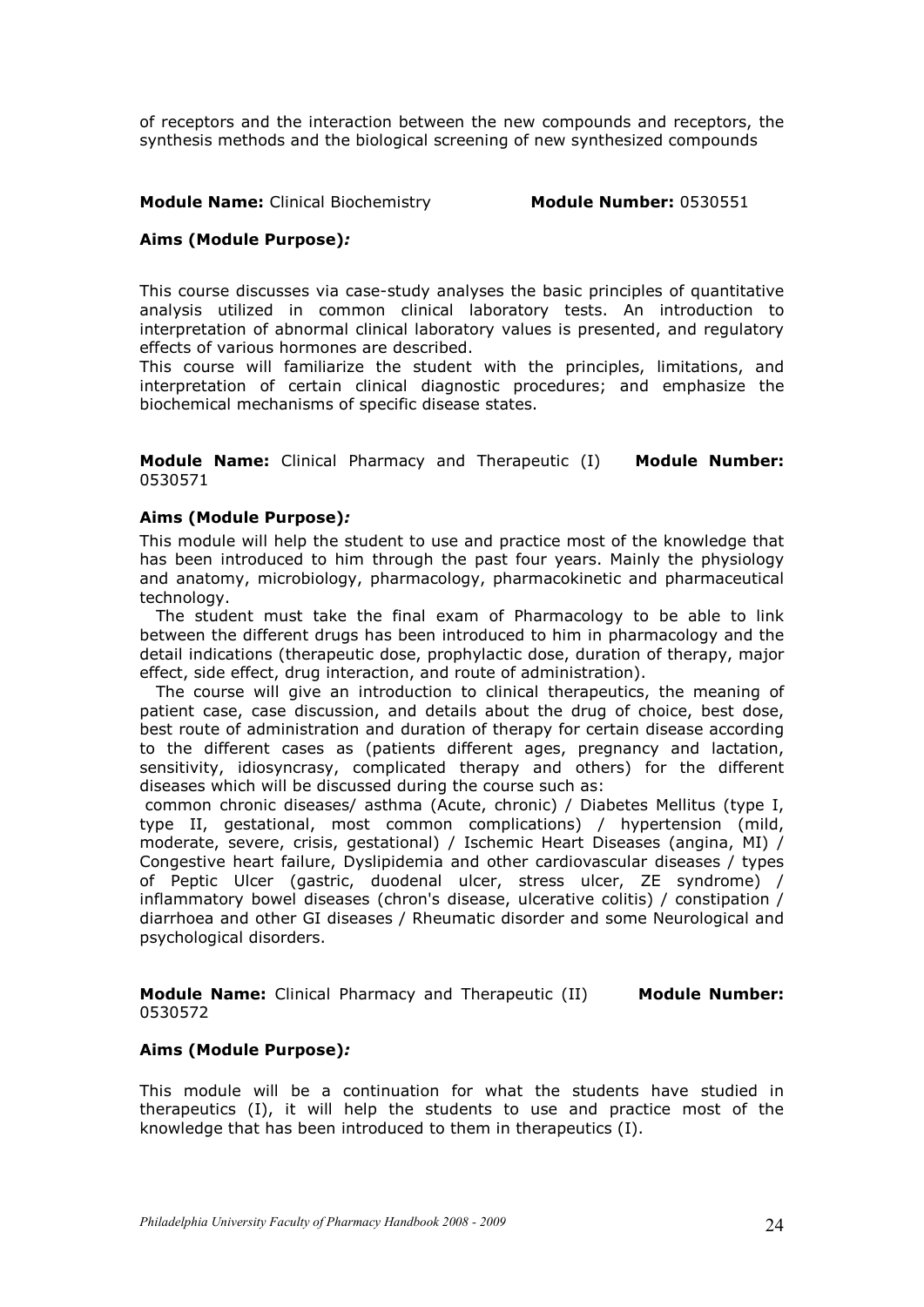The course will give the students more details and practice for clinical therapeutics, the students ability to analyze patient case will be improved, they will know more details about the best drug of choice, best dose, best route of administration and duration of therapy for certain disease according to the different cases as (patients different ages, pregnancy and lactation, sensitivity, idiosyncrasy, complicated therapy and others) for more diseases which will be discus during the course, such as:

 Infectious agents/ Respiratory tract infection/upper(common cold, tonsillitis, otitis media, sinusitis) / lower (pneumonia all types, SARS, pulmonary TB, COPD) / Urinary Tract Infection(upper, lower) acute and chronic renal failure / sexual transmitted diseases (gonorrhoea, syphilis, HIV, pelvic inflammatory diseases) / meningitis / sepsis / Skin disorders (Acne, psoriasis) / Obstetrics and gynaecology (menstrual cycle, oral contraceptives, infertility, PCO, Menopause, OP) and other Gynaecological disorders / Cancer (Breast cancer).

#### **Module Name:** Toxicology **Module Number: 0530573**

#### **Aims (Module Purpose)***:*

The module is a major requirement that is designed to provide the students with the unit processes taking place in Toxicology. At this level, the student has been exposed to pharmacology, moreover; different basic toxicology topics will be illustrated in this module plus to different formulation techniques. This module has a reflective, interactive and analytical contextual focus. However, it deals with different problems in poisoning and how to deal with such problems. This module is also concerned with the chemical and physical properties of poisons, the Pharmacokinetics of toxic agents, the physiologic and behavioural effects of these poisons in humans, and the effective prevention and management of those effects.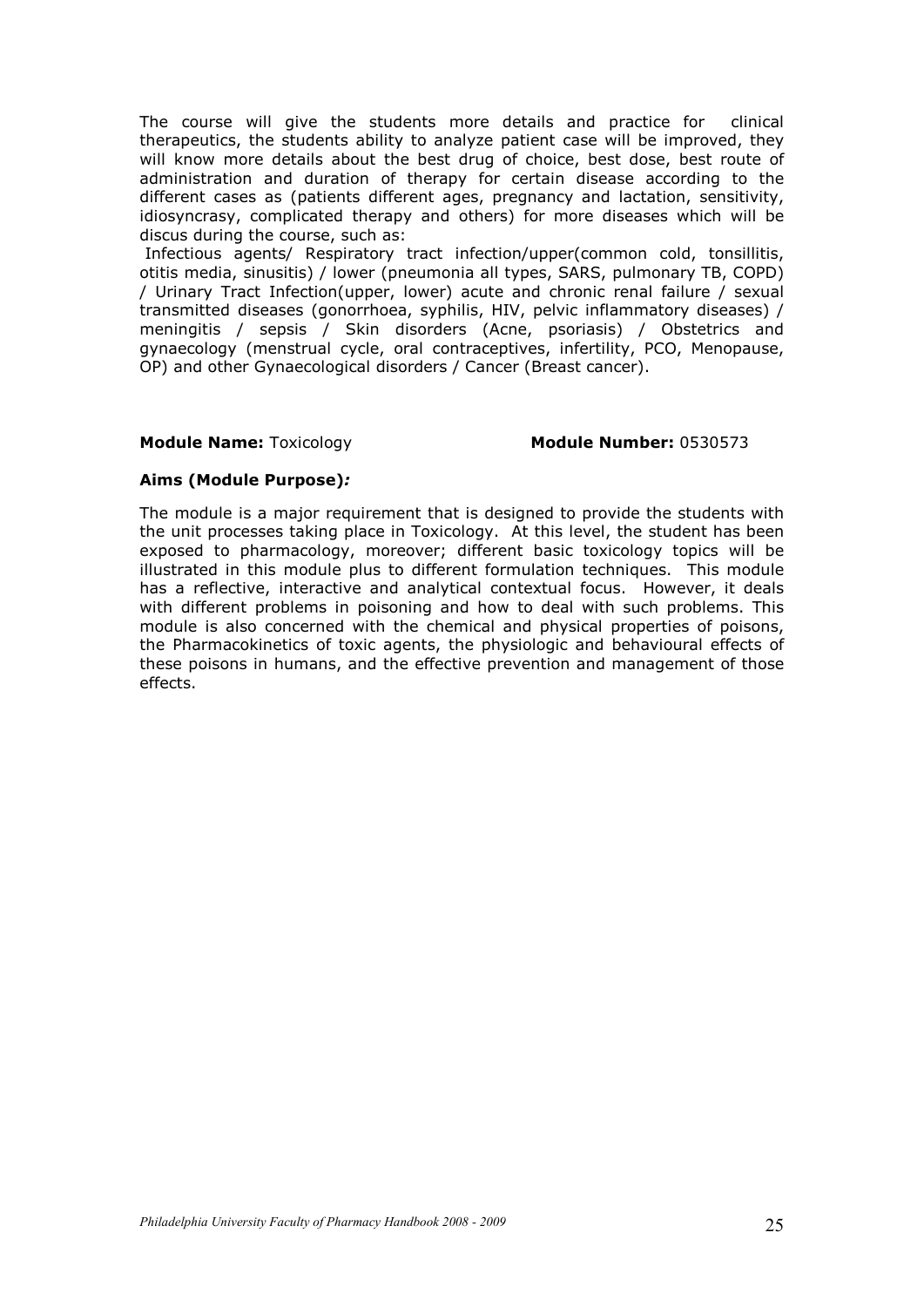#### **Aims (Module Purpose)***:*

The course is designed to provide the students with extended knowledge bout histological appearance of various types of tissues and information build on the previous biology course and enable the student to understand future courses as physiology and pathology. These include, the cells and organelles, epithelial tissues, muscular tissues, and nervous tissues, the skeleton, head and neck, upper limb, lower limb, chest, abdomen, spine and endocrine system.

#### **Module Name:** Physiology I **Module Number:** 0511241

## **Aims (Module Purpose)***:*

The course is designed to provide the students with knowledge about the normal functions and mechanism of various physiological systems basis on the anatomical and histological correlation, including: cell physiology and body fluids, membrane physiology, nerves and muscles, contractions of skeletal muscles, excitation contraction coupling, neuromuscular transmission, autonomic nervous system, blood cells and blood clotting, acid –base balance, acid base imbalance, respiratory system.

#### **Module Name:** Physiology (II) **Module Number:** 0511242

#### **Aims (Module Purpose)***:*

The course is designed to provide the students with extended knowledge to have continuous information about various normal functional units of human systems including: special senses, central nervous system, digestive system, renal system, endocrines and cardiovascular system.

## **Module Name:** Pharmaceutical Biochemistry I **Module Number:** 0530361

#### **Aims (Module Purpose)***:*

Biochemistry I, an introduction to the structure and function of biological molecules, is designed to study the molecules and macromolecules in living systems through an application of the principles of organic and physical chemistry as well as biology and genetics. This will include an examination of the structure of these molecules in detail in order to understand how their unique chemical and physical properties contribute to their biological function.

After an introduction to the basic concepts of biochemistry, the structure and function of proteins will be discussed. Special attention will be given to the methods and techniques of biochemistry and their application to proteins and nucleic acids. In order to illustrate these principles, a number of specific proteins will be discussed in detail.

The structures, specificities and mechanisms of action of selected enzymes will illustrate the enormous diversity of this group of catalytic molecules. The mechanism of action of a few enzymes will be studied in detail and general theories for the kinetic analysis of both single substrate and multi-substrate enzymes will be developed.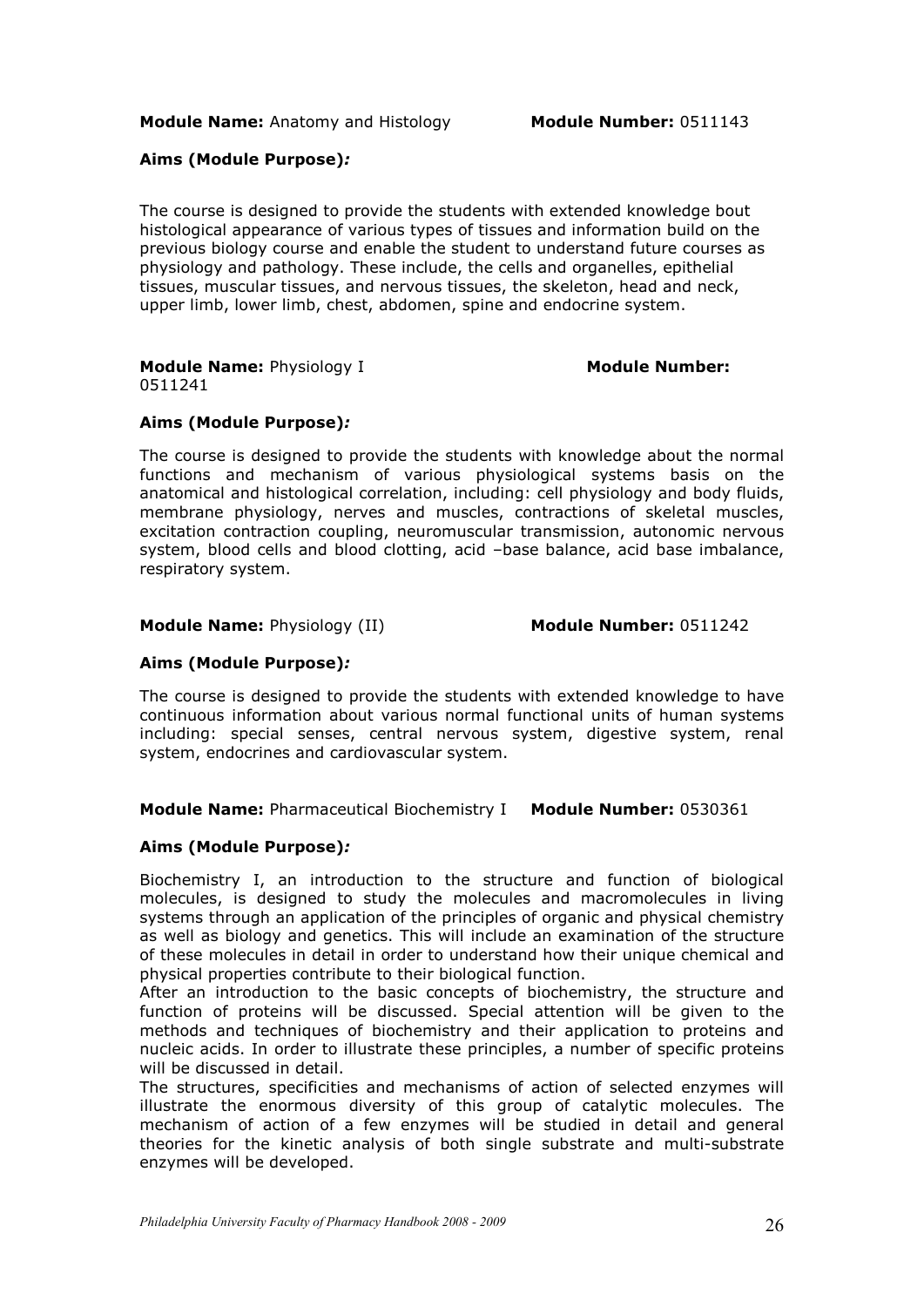The structure and function of the nucleic acids will be discussed in some detail and the association of nucleic acids with proteins will introduce these important macromolecular interactions. Higher levels of organization of the genetic material will be introduced and the mechanism of DNA replication, repair, and recombination will be studied. A very brief introduction to transcription and RNA processing, translation and gene regulation will be presented.

#### **Module Name:** Pharmaceutical Biochemistry II **Module Number:** 0530362

#### **Aims (Module Purpose)***:*

This course will emphasize human biochemistry in both health and disease.

The concepts are chosen to prepare the pharmacy student for learning in subsequent courses, and for understanding the medical literature.

The generation of metabolic energy in higher organisms, with an emphasis on its regulation at the molecular, cellular and organ level. Chemical concepts and mechanisms of enzymatic catalysis are also emphasized. Included: selected topics in carbohydrate, lipid and nitrogen metabolisms; complex lipids and biological membranes; hormonal signal transduction..

#### **Module Name:** Pharmaceutical Microbiology (I) **Module Number:** 0530261

#### **Aims (Module Purpose)***:*

The course is designed to provide the students with knowledge about the microbial cell structure, the major groups of microorganisms, normal flora pathogen city, immunology, autoimmunity and clinical microbiology, which have been studied by students previously in pharmaceutical biochemistry.

**Module Name:** Pharmaceutical Microbiology (II) **Module Number:** 0530262

## **Aims (Module Purpose)***:*

At this level the student has been known how to prevent pharmaceutical product from microbial contamination during the knowledge of the sterilization and disinfection, antimicrobial agents including types, uses, properties, mode of actions in addition to the bacterial resistance.

Also the source covers pharmaceutical products, contamination, preserving, quality control, and production of therapeutically useful substances by recombinant DNA technologies, which have been studied by students previously pharmaceutical microbiology (I).

.

#### **Module Name:** Pathology **Module Number:** 0511341

#### **Aims (Module Purpose)***:*

The course aims to introduce the student to the etiology of diseases and link them to the Pathophysiology concept.

The student will understand and comprehend the causes, symptoms and clinical manifestations of diseases such as cell injury and adaptation, inflammation,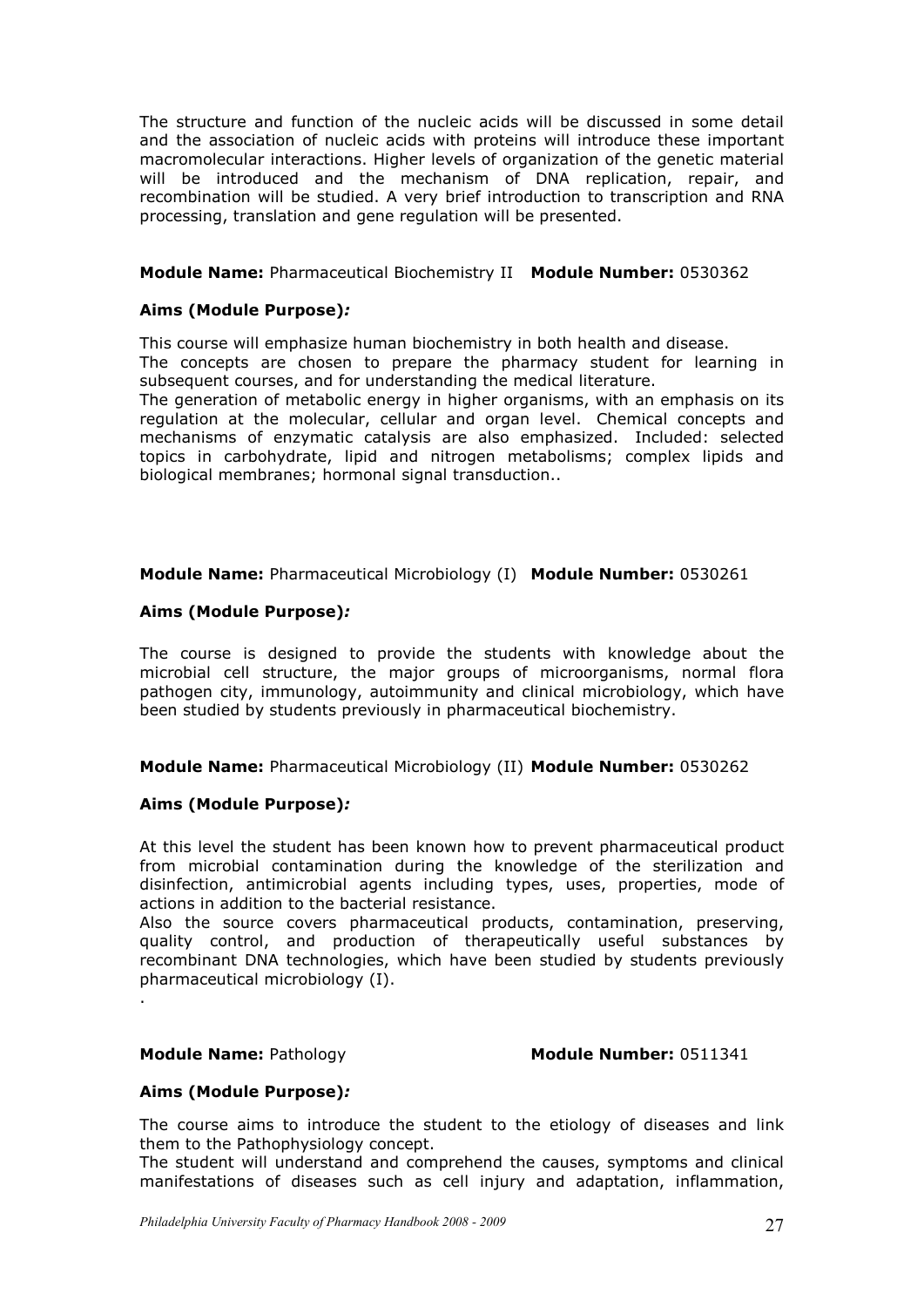infections, genetic diseases, Immune diseases, Environmental diseases, hematology and circulatory disorders, which the students have been introduced to in the previous modules of anatomy and physiology .

#### **Module Name: Pathophysiology Module Number: 0511441**

#### **Aims (Module Purpose)***:*

The aim of this course is to introduce the student to the basic mechanisms of diseases, organs affected by the diseases and their relation ship with normal physiological and pathological findings which have been studied by students previously (physiology and pathology), and their disorders.

The course will include: Renal system, Cardio vascular system, Respiratory system, GIT and Liver, Endocrinology, Diabetes, Malignant diseases and Pain.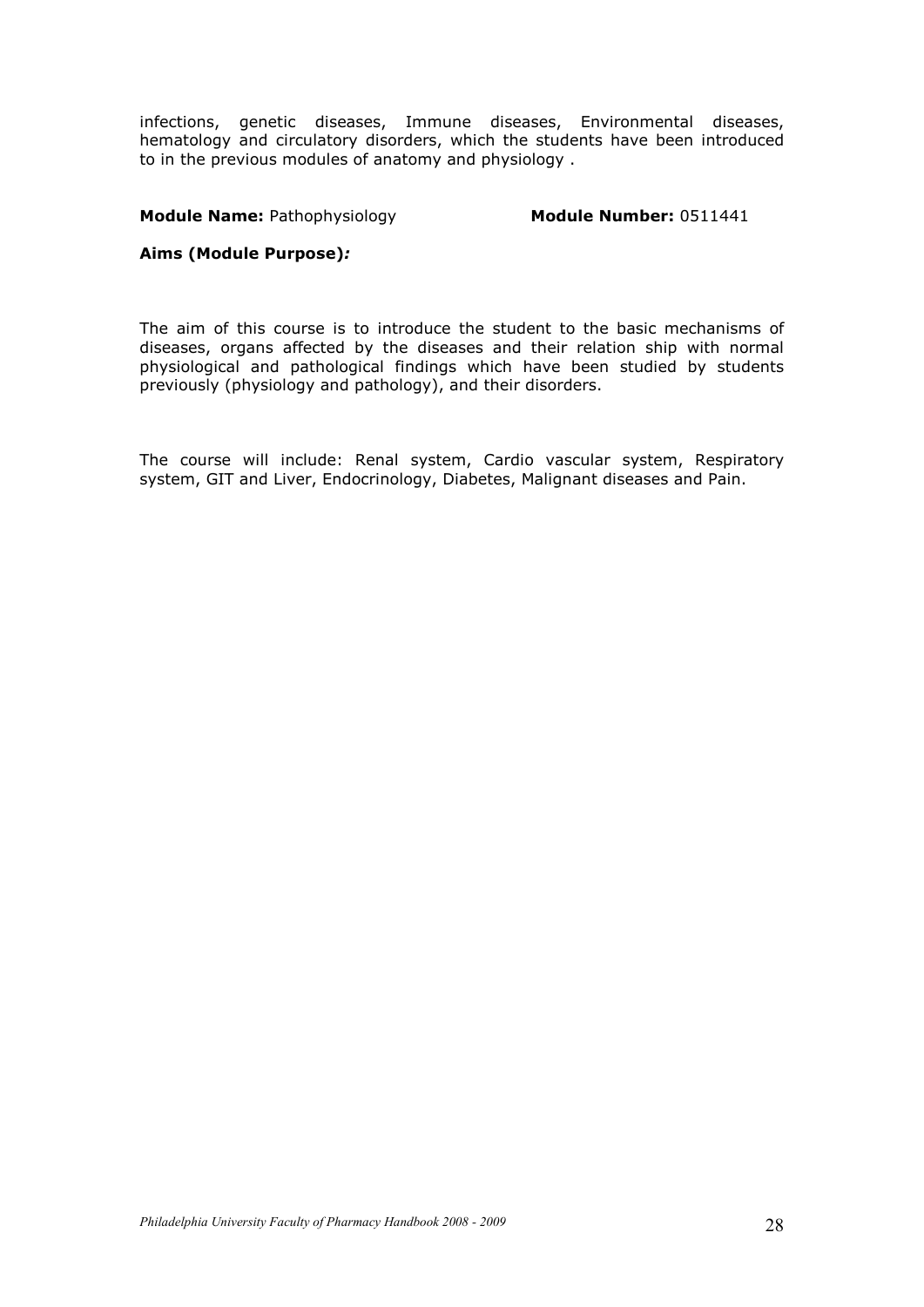## **Appendix B: Study Plan of Faculty of Pharmacy**

First : University Requirements: 24 credit hours

A - University Compulsory (21 credit hours for Jordanians)

(15 credit hours for Non-Jordanians)

| Course No. | <b>Course Name</b>                               | Credit hours | $***$<br>P.R. |
|------------|--------------------------------------------------|--------------|---------------|
| 0111100    | Military Science**                               | 3            |               |
| 0110101    | Arabic Skills (1)                                | 3            |               |
| 0130101    | English Skills (1)                               | 3            | 0130099       |
| 0130102    | English Skills (2)                               | 3            | 0130101       |
| 0111133    | Human Thought & Civilization<br>$\left(1\right)$ | 3            |               |
| 0710101    | Computer Skills (1)                              | 3            |               |
| 0111101    | National Education**                             | 3            |               |

B- University Electives (3 credit hours for Jordanians)

(9 credit hours for Non-Jordanians)

| Course No. | <b>Course Name</b>                 | Credit hours | P.R     |
|------------|------------------------------------|--------------|---------|
| 0110102    | Skills of Arabic language (2)      | 3            | 0110101 |
| 0111111    | Introduction to Sociology          | 3            |         |
| 0111112    | Introduction to Psychology         | 3            |         |
| 0111113    | Principles of Logic                | 3            |         |
| 0111121    | <b>Current Issues</b>              | 3            |         |
| 0111142    | <b>Communication &amp; Society</b> | 3            |         |
| 0111135    | Human Thought & Civilization (2)   | 3            |         |
| 0111153    | <b>Science and Society</b>         | 3            |         |
| 0140103    | Foreign Language (French 1)        | 3            |         |
| 0140104    | Foreign Language (Italian 1)       | 3            |         |
| 0140106    | Foreign Language (Hebrew 1)        | 3            |         |
| 0210121    | History of Science                 | 3            |         |
| 0240141    | Priciples of Nutrition             | 3            |         |
| 0240151    | Humans and the Environment         | 3            |         |
| 0330101    | Introduction to Administration     | 3            |         |
| 0340101    | Principles of Macro Economics      | 3            |         |
| 0420150    | Human Rights                       | 3            |         |
| 0530100    | Principles of Therapeutics         | 3            |         |
| 0620105    | <b>Automobile Essentials</b>       | 3            |         |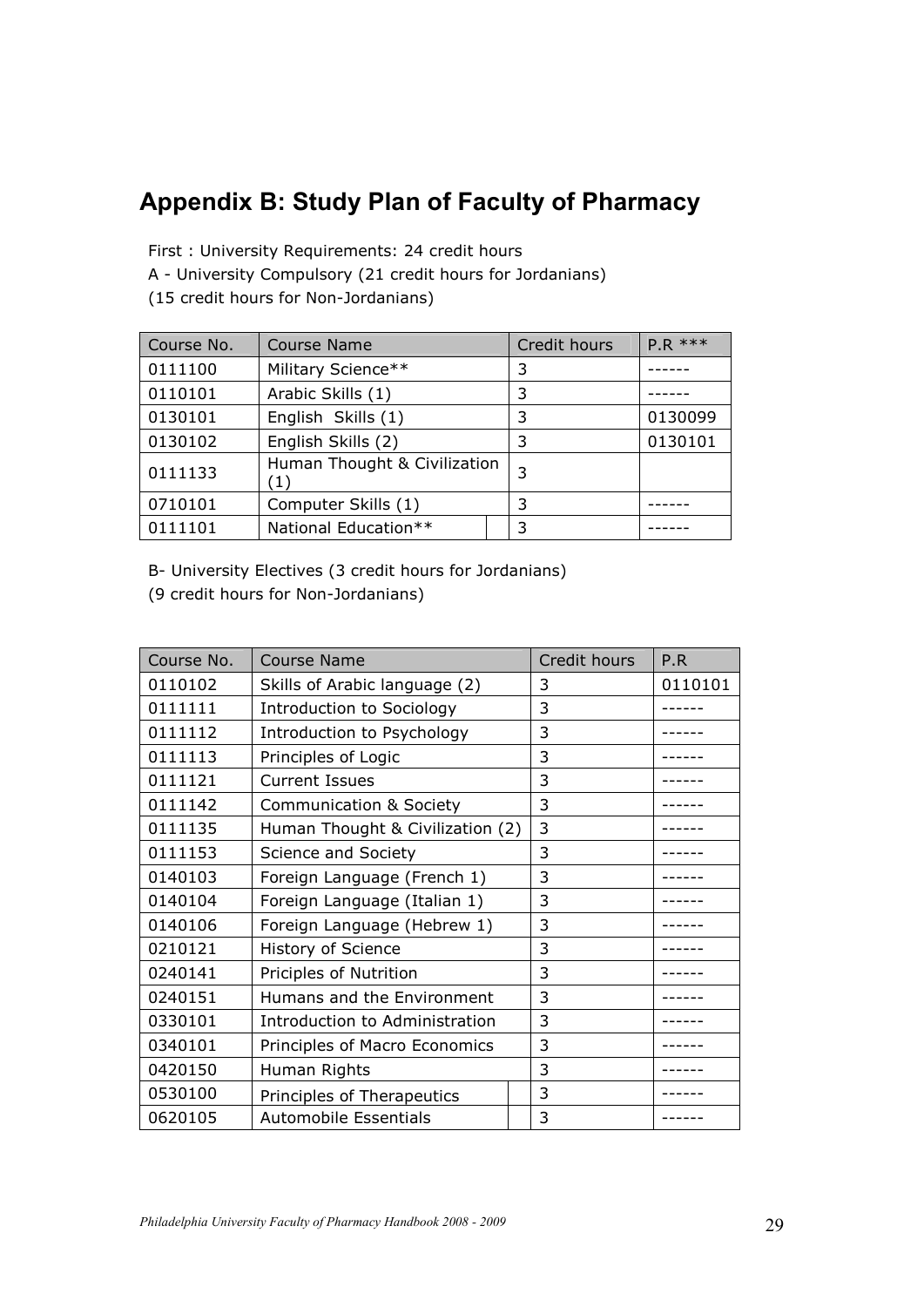| Course<br>No. | <b>Course Name</b>                                   | Credit<br>hours | P.R                 |
|---------------|------------------------------------------------------|-----------------|---------------------|
| 0212101       | <b>General Chemistry</b>                             | 3               |                     |
| 0240101       | General Biology                                      | 3               |                     |
| 0211105       | <b>General Physics</b>                               | 3               |                     |
| 0210235       | <b>Biostatistics</b>                                 | $\overline{2}$  |                     |
| 0710104       | Computer Skills (2) for Scientific Colleges          | 3               | 0710101<br>$\ast$   |
| 0540211       | Pharmaceutical Organic Chemistry (1)                 | 3               | 0212101             |
| 0540216       | Pharmaceutical Organic Chemistry (1)<br>Practical    | $\mathbf{1}$    | 0540211<br>$\ast$   |
| 0540212       | Pharmaceutical Organic Chemistry (2)                 | 3               | 0540211             |
| 0540217       | Pharmaceutical Organic Chemistry (2)<br>Practical    | 1               | 0540212<br>$\ast$   |
| 0540213       | Pharmaceutical Analytical chemistry (1)              | 3               | 0540211             |
| 0540218       | Pharmaceutical Analytical chemistry (1)<br>Practical | 1               | 0540213<br>$\ast$   |
| 0540214       | Pharmaceutical Analytical chemistry (2)              | 3               | 0540213             |
| 0540219       | Pharmaceutical Analytical chemistry (2)<br>Practical | 1               | 0540214<br>$\ast$   |
| 0520401       | Pharmaceutical Ethics and Legislations               | $\overline{2}$  |                     |
| 0520502       | Pharmaceutical Marketing and Management              | $\mathcal{P}$   | Fifth year<br>level |

Second : Faculty Requirement : 33 credit hours

## Third: Major Requirements 103 credit hours

A- Compulsory Courses (70) credit hours

| Course<br>No. | Course Name                                         | Credit<br>hours | P.R                    |
|---------------|-----------------------------------------------------|-----------------|------------------------|
| 0520215       | Physical Pharmacy                                   | 3               | 0540213                |
| 0520219       | Physical Pharmacy Practical                         | 1               | 0520215 *              |
| 0540301       | Pharmacognosy                                       | 3               | 240101                 |
| 0540306       | Pharmacognosy Practical                             | 1               | 0540301 *              |
| 0520311       | Pharmaceutics (1)                                   | $\mathcal{P}$   | 0520215                |
| 0520316       | Pharmaceutics Practical                             | $\mathbf{1}$    | 0520311 *              |
| 0520312       | Pharmaceutics (2)                                   | $\mathcal{P}$   | 0520311                |
| 0520317       | Pharmaceutics (2) Practical                         | 1               | 0520312 *              |
| 0540311       | Pharmaceutical Medicinal Chemistry (1)              | 3               | $0530361 +$<br>0540212 |
| 0540316       | Pharmaceutical Medicinal Chemistry (1)<br>Practical | 1               | 0540311 *              |
| 0540312       | Pharmaceutical Medicinal Chemistry (2)              | 3               | 0540311                |
| 0540317       | Pharmaceutical Medicinal Chemistry (2)<br>Practical | 1               | 0540312 *              |
| 0540411       | Pharmaceutical Medicinal Chemistry (3)              | 3               | 0540312                |